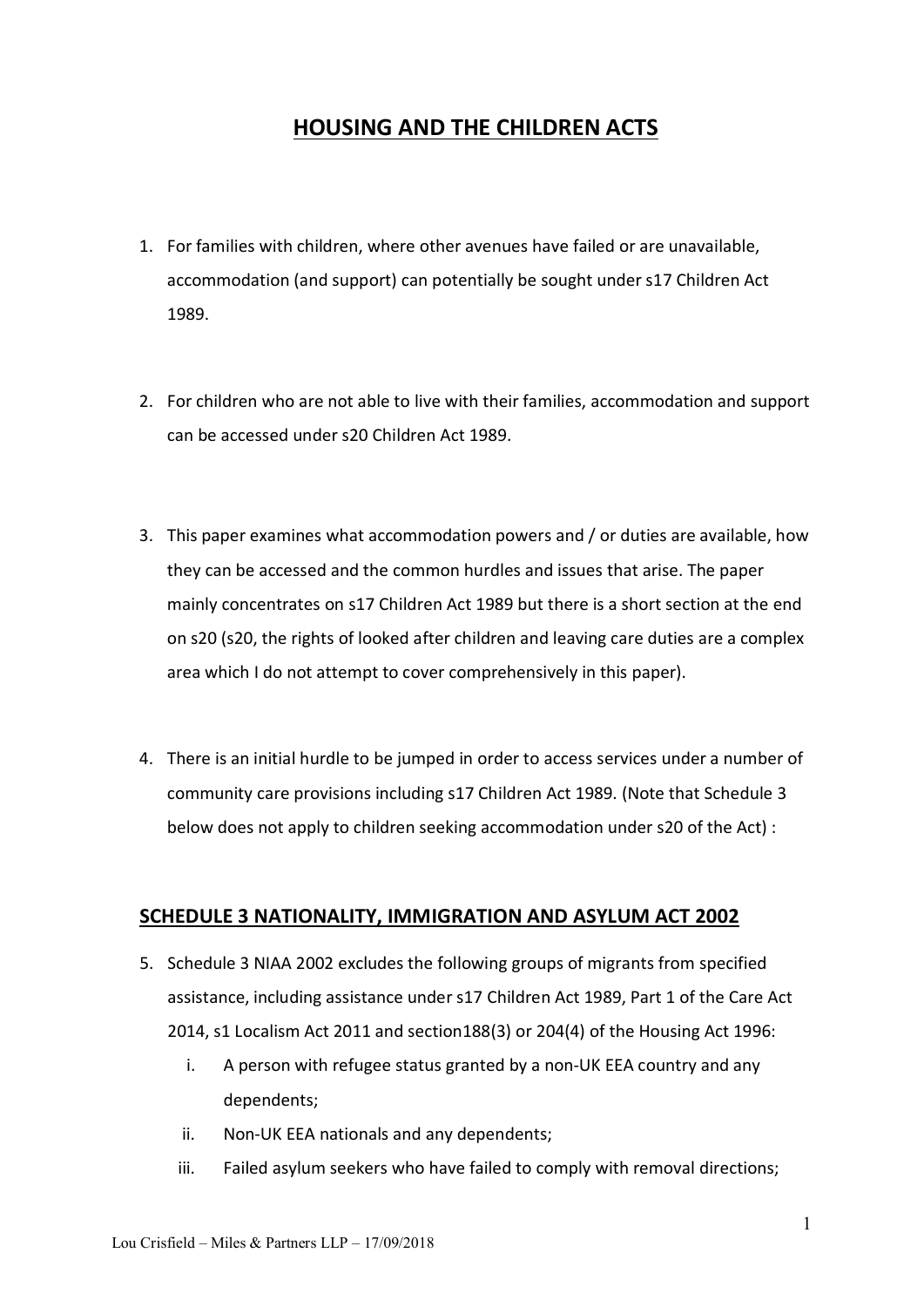- iv. A person unlawfully present in the UK;
- v. A failed asylum seeker with family who has not taken reasonable steps to leave the UK voluntarily.

### **Exemptions from exclusion:**

6. Schedule 3 does not prevent provision of support to a British Citizen or a child. Further:

> "*Paragraph 1 does not prevent the exercise of a power or the performance of a duty if, and to the extent that, its exercise or performance is necessary for the purpose of avoiding a breach of—*

- *(a) a person's Convention rights, or*
- (b) *a person's rights under the Community Treaties.*"
- 7. So, before considering asking for an assessment under s17 Children Act 1989, you need to have established that either:
	- Schedule 3 does not apply (e.g. your client is a Zambrano carer or your client is a child seeking s20 support) or
	- Sched 3 does apply but it is going to be necessary for the Local Authority to provide services to your client in order to prevent a breach of their convention or treaty rights.
- 8. Examples of where it is arguable that services will be necessary to avoid a breach of convention or treaty rights:
	- If services are not provided the applicant would have to leave the country and abandon an existing immigration application made on article 8 grounds
	- If services were not provided, a British Citizen child would have to leave the EU area with their primary carer
	- The result of not receiving services would be a breach of Article 3 (see *Limbuela v Secretary of State for the Home Department [\[2005\] UK HL 66](http://www.bailii.org/uk/cases/UKHL/2005/UKHL_2005_66.html))* and *Anufrijeva v London Borough of Southwark [\[2003\] EWCA Civ 1406](http://www.bailii.org/ew/cases/EWCA/Civ/2003/1406.html).)*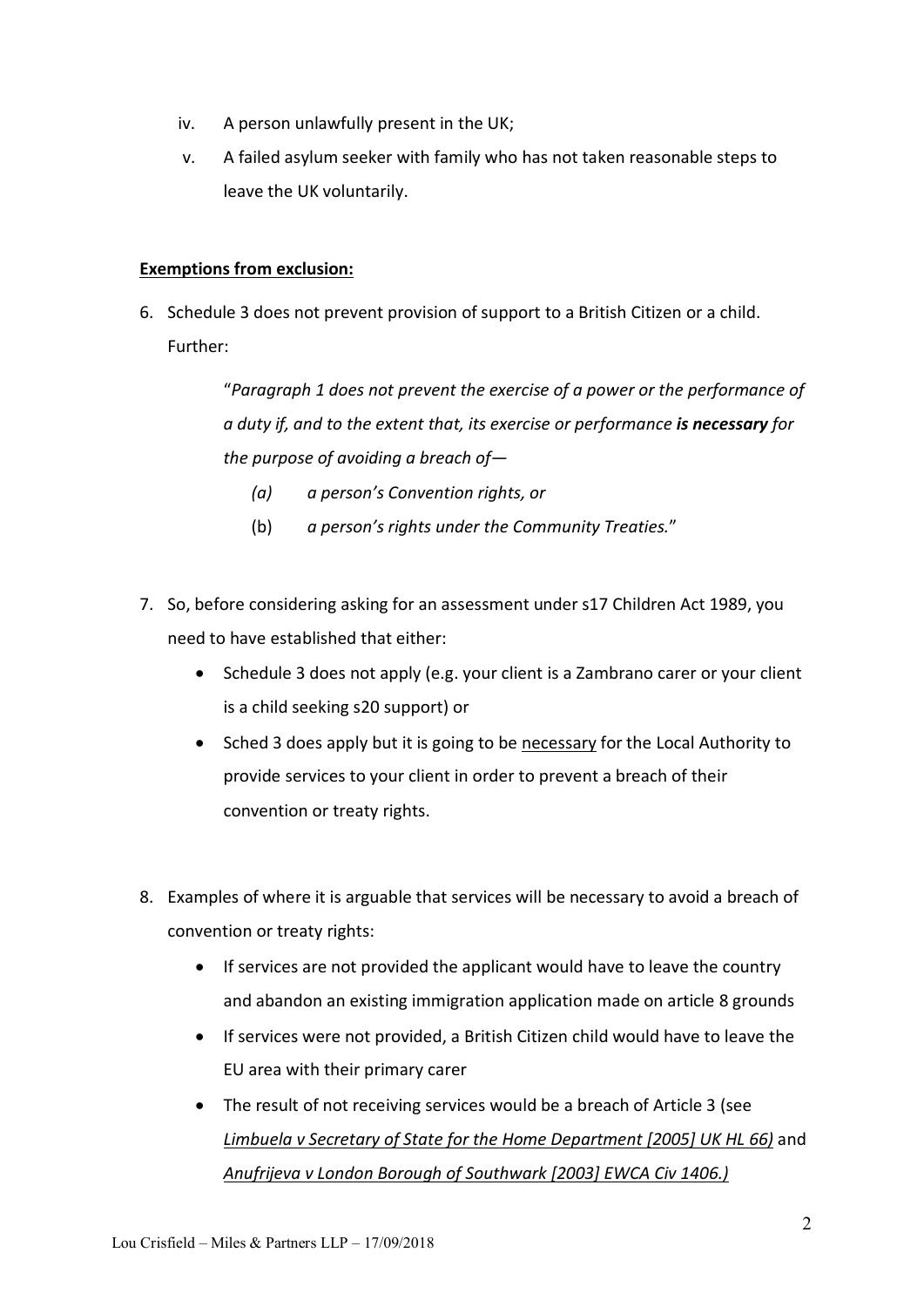9. Practically, this means that a Local Authority is going to have to carry out two assessments where Schedule 3 bites. One assessment to determine whether the applicant fits the criteria for services and a second to determine whether those services are *necessary* to prevent a breach of the applicant's convention or treaty rights.

#### *Birmingham City Council v Clue [2010] EWCA Civ 460*

10. Ms Clue was a Jamaican national and an over-stayer. She had three children and applied for leave to remain on the basis that the oldest child had been living in the UK for more than 7 years. The application was made on Article 8 grounds.

She applied to Birmingham City Council for accommodation and assistance under s.17 Children Act 1989. Birmingham declined on the basis that Schedule 3 NIAA meant that she was excluded from access to s17 support and Ms Clue and her family could return to Jamaica, where they could continue to enjoy a family life. Accordingly there was no breach of Art 8. Birmingham offered a payment for travel and a resettlement grant. Ms Clue made a claim for judicial review, which was upheld. Birmingham appealed.

#### Held:

- a) Unless the application for leave to remain is clearly hopeless or abusive, it is not for the Council to consider the merits of the application for leave to remain, where made explicitly or implicitly on convention grounds (which in relation to the 7 years policy was clearly the case). This is properly the province of the Secretary of State to determine.
- b) Where the application would be terminated should the applicant leave the country, as here, the Council's decision would effectively end the application for leave to remain. This was not the Council's decision to make.
- c) The financial situation of the Council is irrelevant. Where the applicant (i) is unlawfully present in the UK within the meaning of para 7 of Schedule 3 Nationality, Immigration and Asylum Act 2002; (ii) is destitute and would (apart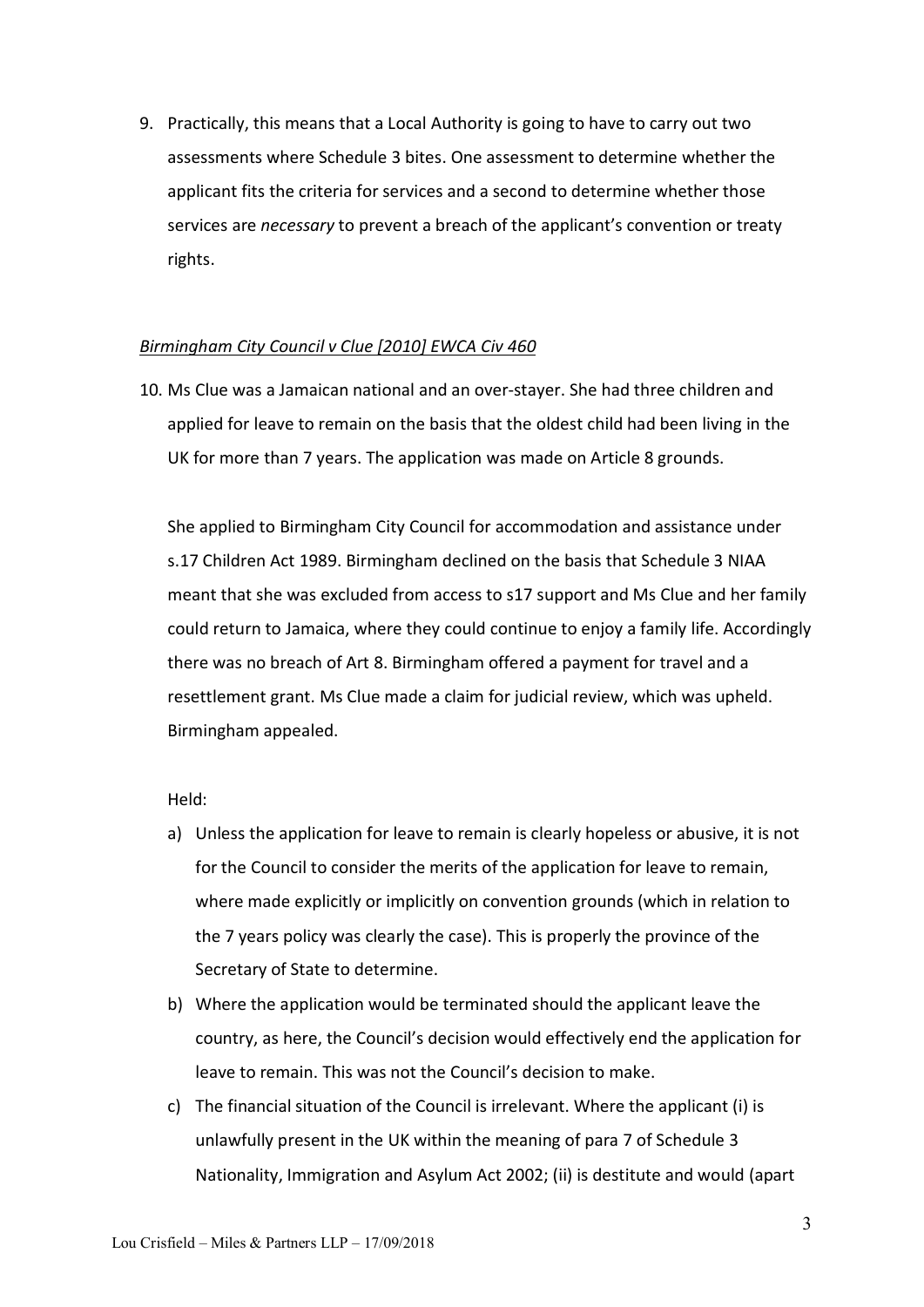from Schedule 3) be eligible for services of the kind listed in para 1 of Schedule 3; and (iii) has made an application to the Secretary of State for leave to remain which expressly or implicitly raises grounds under the Convention, the demands on the Council's resources can play no part in its assessment of need.

d) Birmingham's human rights assessment in the case was unlawful. Firstly, it took no account of the application for leave to remain. Secondly, the whole emphasis of the assessment was on the right to family life, "there is no indication that Birmingham recognised that to require the claimant and her family to return to Jamaica would interfere with the family's right to private life (their relationships and social, cultural and family ties in the UK) or that they understood that the private life rights of children who were born in the UK or came here at an early age were of particular weight". Accordingly, the human rights assessment was inadequate.

#### *R (KA) v Essex County Council [2013] EWCA Civ 1261*

11. The claimant was unlawfully in the UK. She applied for accommodation and other assistance for herself and her three children under Children Act 1989 section 17. The council declined that help.

The High Court quashed that decision on the basis that a refusal of assistance would frustrate her ability to pursue appeals about her immigration status in this country and thus infringe her procedural rights under Article 8. The council appealed. The Court of Appeal dismissed the appeal. It had been rendered academic by recent UKBA guidance and by the fact that the claimant had an imminent hearing before a tribunal about her removal from the UK.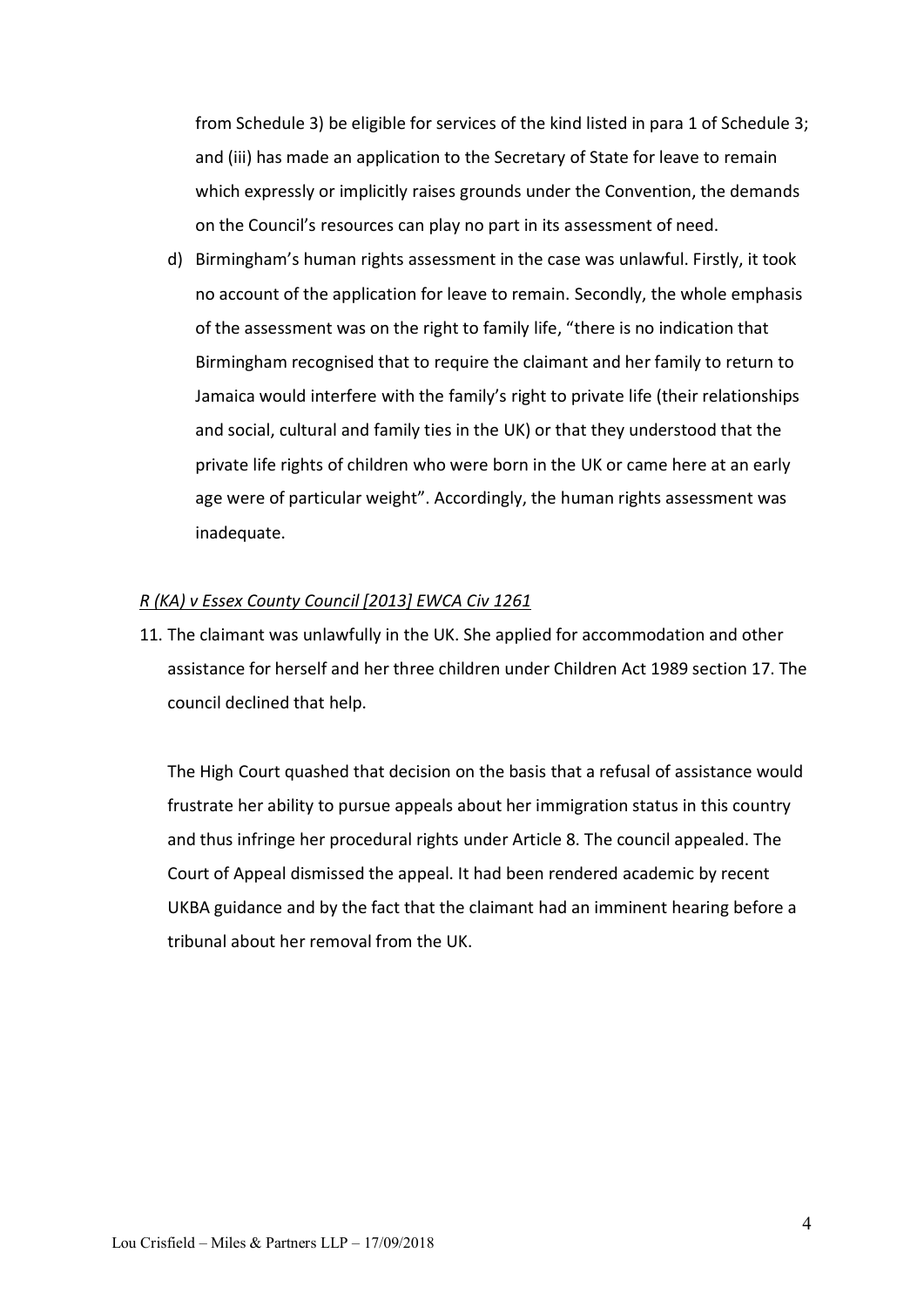## **S17 CHILDREN ACT 1989**

12. Section 17 provides as follows:

*"(1) it shall be the general duty of every local authority... -*

- *a) to safeguard and promote the welfare of children within their area who are in need; and*
- *b) so far as is consistent with that duty, to promote the upbringing of such children by their families*

*, by providing a range and level of services appropriate for those children's needs…*

*(3) Any service provided by an authority in the exercise of functions conferred on them by this section may be provided for the family of a particular child in need or for any member of his family, if it is provided with a view to safeguarding or promoting the child's welfare.*

*(6) The services provided by a local authority in the exercise of functions conferred on them by this section may include providing accommodation and giving assistance in kind or in cash…*

*(10) For the purposes of this Part a child shall be taken to be in need if -*

- *a) he is unlikely to achieve or maintain, or to have the opportunity of achieving or maintaining, a reasonable standard of health or development without the provision for him of services by a local authority under this Part;*
- *b) his health or development is likely to be significantly impaired, or further impaired, without the provision for him of such services… or*
- *c) he is disabled*

*and 'family' in relation to such a child includes any person who has parental responsibility for the child and any other person with whom he has been living.*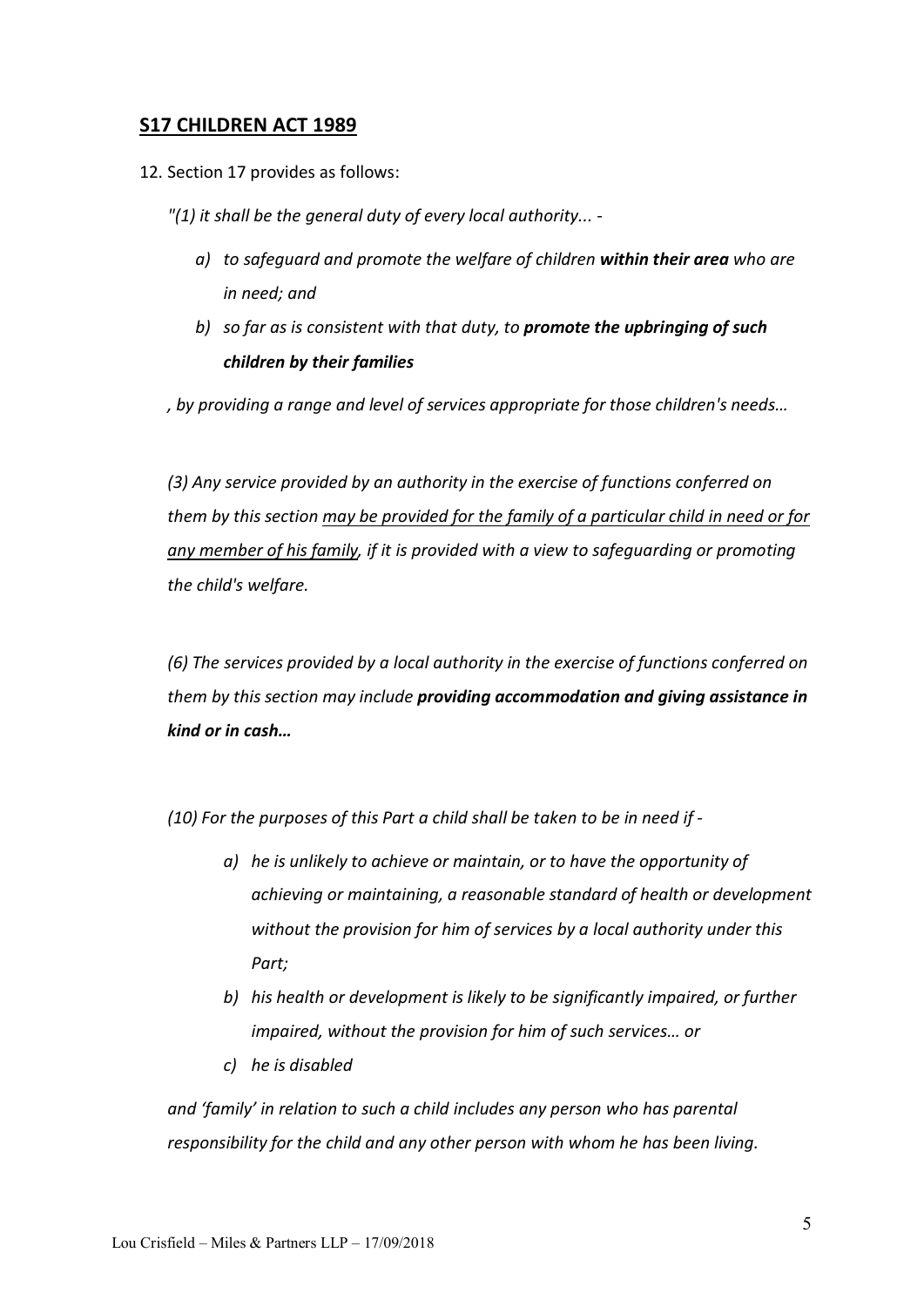*(11) For the purposes of this Part…*

*'development' means physical, intellectual, emotional, social or behavioural development; and 'health' means physical or mental health"*

# **S11 CHILDREN ACT 2004**

13. In the exercise of any s17 Children Act 1989 functions (including assessment and service provision), the Local Authority must comply with s11(2) Children Act 2004 (the "welfare duty"):

(*2) Each person and body to whom this section applies must make arrangements for ensuring that—*

*(a) their functions are discharged having regard to the need to safeguard and promote the welfare of children; and*

*(b) any services provided by another person pursuant to arrangements made by the person or body in the discharge of their functions are provided having regard to that need*

14. Section 11 does not require that the children's welfare should be paramount or even a primary consideration. However as held in *Nzolameso v. City of Westminster [2015] UKSC 22,* if ECHR rights are engaged, they are to be interpreted and applied consistently with international human rights standards, including Article 3 of the United Nations Convention on the Rights of the Child ("UNCRC"), which provides:

> "*In all actions concerning children, whether undertaken by public or private social welfare institutions, courts of law, administrative authorities or legislative bodies, the best interests of the child shall be a primary consideration.*"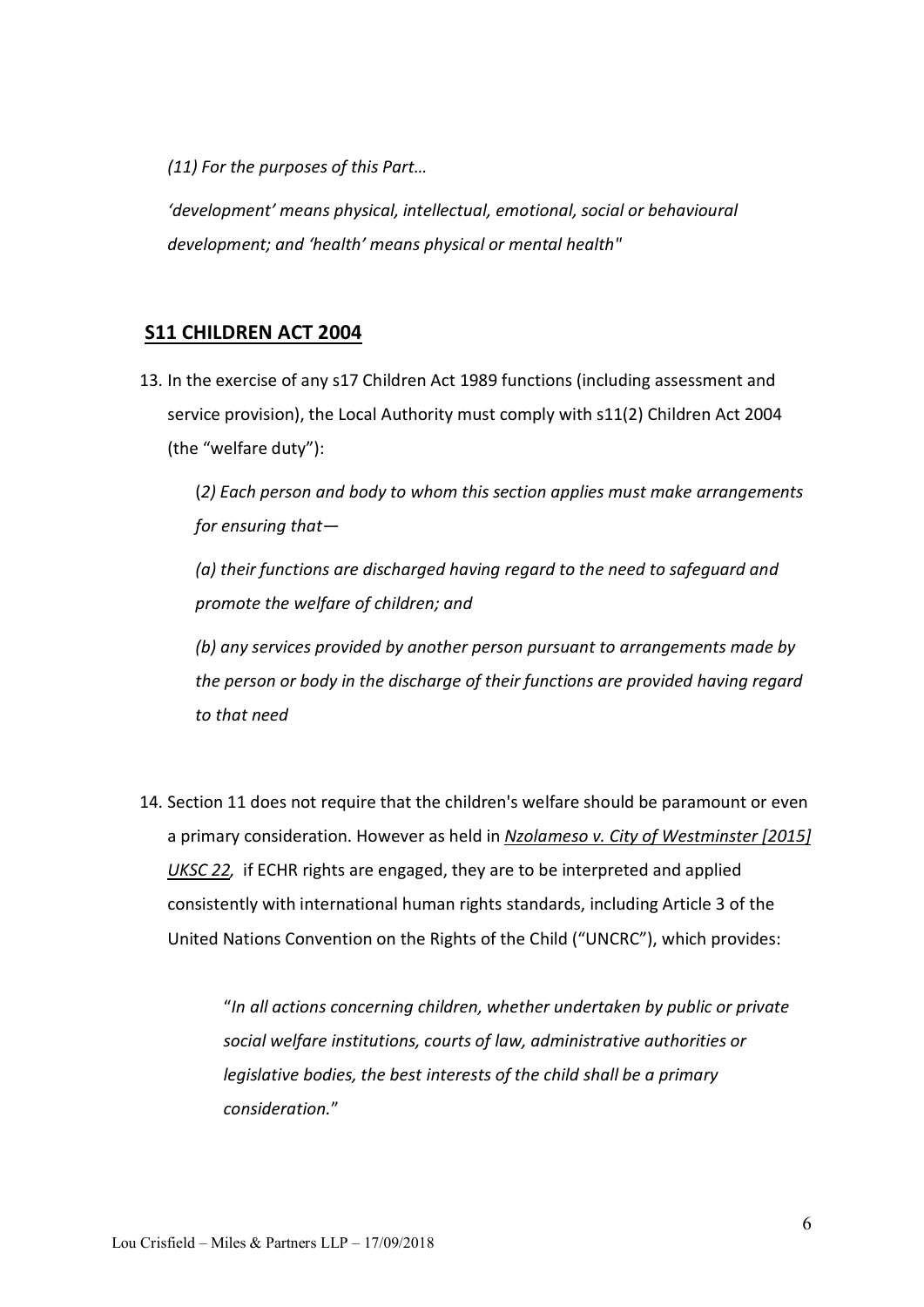# **KEY QUESTIONS FOR THE LOCAL AUTHORITY**

15. The two initial key questions are:

- Is the child **in the area**
- Is the child **in need**

# **IN THE AREA**

- 16. The duty of assessment lies in the district where the child is physically present. There is no concept of "ordinary residence" or "local connection". The area where the child is currently residing (even if it has only been for a few days) counts, as does the area where the child is at school or college. Where a child is at school in a different area to the place s/he is sleeping – then both Local Authorities have duties.
- 17. Local Authorities must co-operate with each other to fulfil their duties in respect of children (see s27 Children Act 1989 and s10 Children Act 2004). Where an applicant approaches one authority, but that authority is of the view that another authority has the duty, then the proper approach is for the first authority to seek the cooperation of the second rather than shuttling the applicant backwards and forwards between different Local Authorities.

# *R (on the application of Stewart) v LB Wandsworth, LB Lambeth, LB Hammersmith & Fulham [2001] [EWHC Admin 709](http://www.bailii.org/ew/cases/EWHC/Admin/2001/709.html)*

18. Ms Stewart applied for s17 assistance in all three boroughs. The children attended school in Wandsworth, but lived in Lambeth in a hostel owned and managed by Hammersmith & Fulham. The court found that the duties of assessment lay with both Wandsworth and Lambeth and that the duties of co-operation in section 27 Children Act 1989 applied.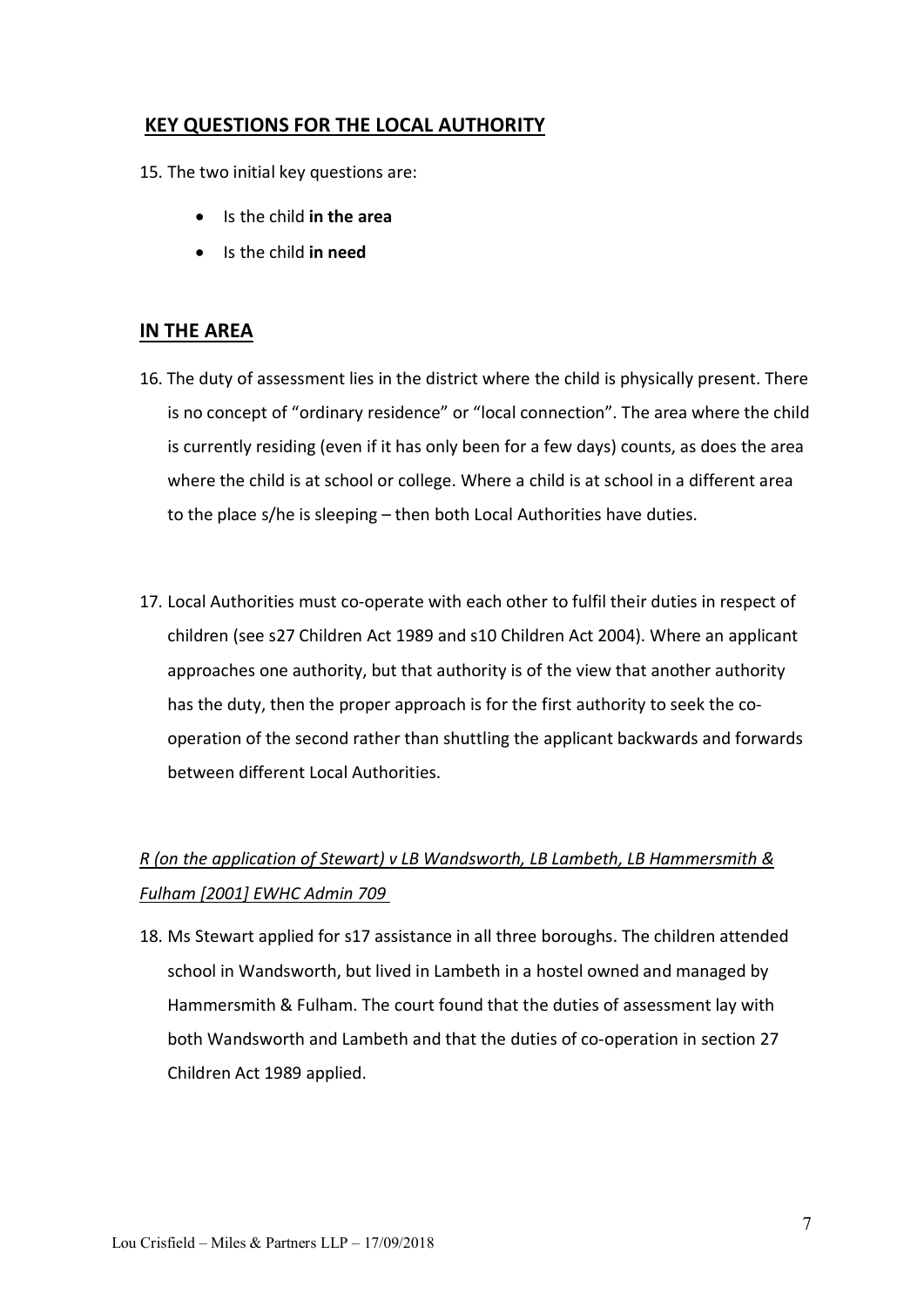*19.* The principles set out in the Stewart case were confirmed in *R(M) v LB Barking & Dagenham, Westminster City Council [2002] EWHC 2663 (Admin)* and *R (*AM*) v London Borough of Havering and London Borough of* Tower Hamlets *[2015] EWHC 1004 (*Admin).

## **IN NEED**

- 20. A child without accommodation is a child in need *R v Northavon District Council, ex p Smith [1994] 2 AC 402 , R (G) v Barnet LBC [2004] 2AC 2018 and R (G) v Southwark LBC [2009] 1WLR 1299.* A child whose parent is unable to access the basic necessities of life due to lack of money (i.e. a destitute child) is also in need.
- 21. For families without recourse to public funds, the assessment of need is, in essence, a destitution assessment. A family will be destitute if:
	- they do not have adequate accommodation or any means of obtaining it (irrespective of whether other essential living needs are met); or
	- they have adequate accommodation or the means of obtaining it, but cannot meet essential living needs.
- 22. Even if a family has the resources to secure its own accommodation, if it is in practice unable to do so either in the immediate future or at all (e.g. because they are caught by the Right to Rent restrictions), the decision that a child is not "in need" will be unlawful. It is an error of law to conflate the availability of accommodation with the resources with which to obtain accommodation: see e.g. *R. (N) v Greenwich LBC* [2016] EWHC 2559 (Admin).
- 23. The question of whether a child is in need is a decision for the local authority to be assessed on normal public law principles. Accordingly a finding that a child is not in need may be challenged on grounds that it is irrational in light of the evidence, that the authority has failed to gather sufficient evidence to make that finding, on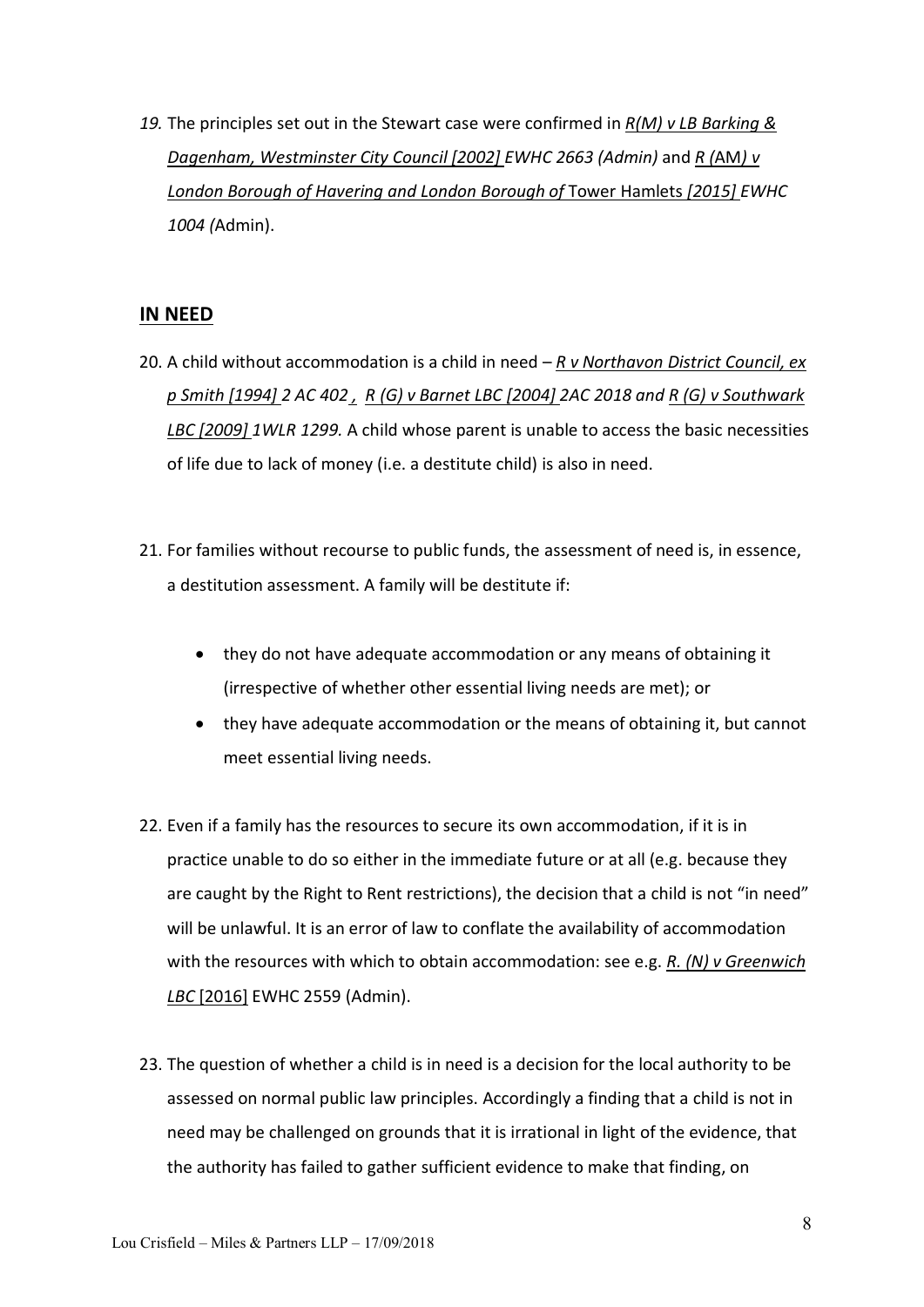procedural fairness grounds (see, e.g., *R (S and J) v Haringey* [2016] EWHC 2692 (Admin)), or on the basis of a misdirection of law.

### **WHEN DOES A LOCAL AUTHORITY HAVE TO ASSESS?**

24. S17 is to be read with Schedule 2, Part 1 of the Act, which provides:

Para.1(1) *Every local authority shall take reasonable steps to identify the extent to which there are children in need within their area…*

*Para.3 (1) Where it appears to a local authority that a child within their area is in need, the authority may assess his needs for the purposes of this Act at the same time as any assessment of his needs …*

- 25. In R(G) v Barnet LBC [2003] 3 WLR 1194 (discussed in more detail below), the House of Lords held that, although s17 does not impose a mandatory duty on a Local Authority to take steps to meet the needs of a child in need, a Local Authority is under a duty to *assess* the needs of a child that appears to be in need. A refusal to meet assessed needs will be challengeable only on public law grounds.
- 26. The bottom line is that where "it appears to a Local Authority that a child within their area is in need", they must carry out a full child in need assessment in line with the statutory Guidance and in line with the Local Authority's protocol.

# *R (*AM*) v London Borough of Havering and London Borough of* Tower Hamlets *[2015] EWHC 1004 (*Admin)

- 27. There are no shortcuts in this case Havering's adoption of an "initial" pre assessment stage was found to be unlawful.
- 28. AM's children were in Havering's area, having been placed there by Tower Hamlets under an interim homeless duty. The family were found to be intentionally homeless by Tower Hamlets and the family applied for s17 assistance to Havering. Havering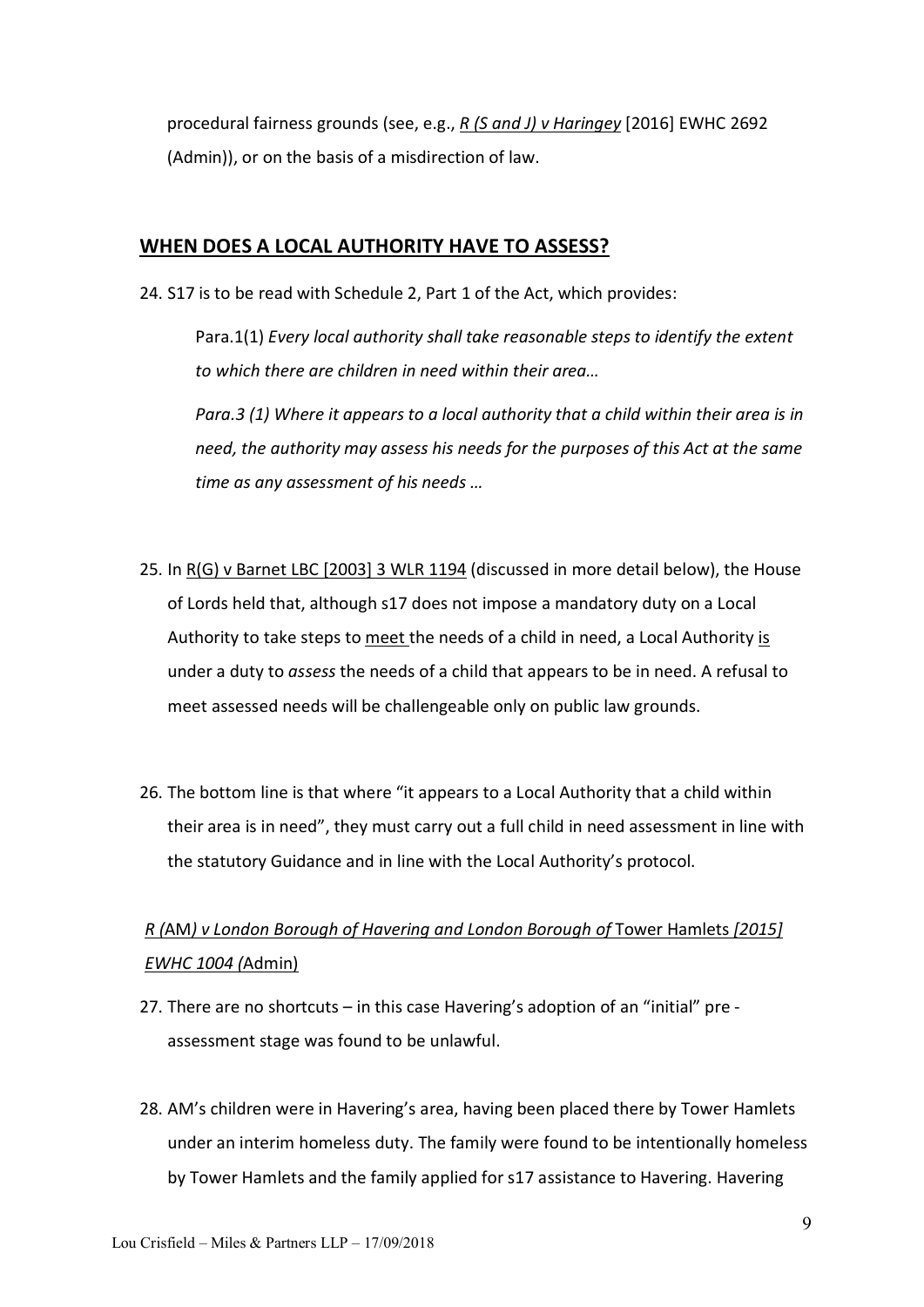refused to carry out an assessment, relying on various arguments including the proposition that in their non-statutory "initial assessment" they had taken the view that AM's children were not in need and so no full assessment was required. That argument was rejected.

- 29. The judgment (at para 44) noted "*the statutory threshold, across which the obligation on a local authority to assess a child in need arises, is a relatively low one".*
- *30.* Havering's decision that the children did not cross this low threshold for a full assessment was found to be "*unsustainable*", given the history of the case and the fact that "*Homelessness in itself is a cause for finding that a child is a child in need (see Northavon ex p Smith above)"*
- 31. The duty to assess is an ongoing one, so where there is a change of circumstances, the Local Authority will be obliged to re-assess:

#### *R (on the application of Kareem) v Lewisham LBC* [2017], QBD (Admin)

- 32. The mother's claim was based upon a decision made by the local authority at the end of the previous year. At that time the material before the local authority was such that it was entitled to take the view that the mother was not credible and a decision was made that the children were not in need. However there had been further material before the local authority the following month when the judicial review was started. There was an ongoing duty on the local authority under s.17 to consider whether it was appropriate to treat the children as children in need.
- 33. Another successful challenge *R (on the application of CO) v Lewisham LBC* [2017] QBD (Admin) - also highlighted the importance of the local authority keeping an open mind, carrying out sufficient investigation and reviewing its assessment in the light of new information provided to it, as well as following rules of procedural fairness in permitting the applicant to address matters of concern before the authority reached a negative conclusion.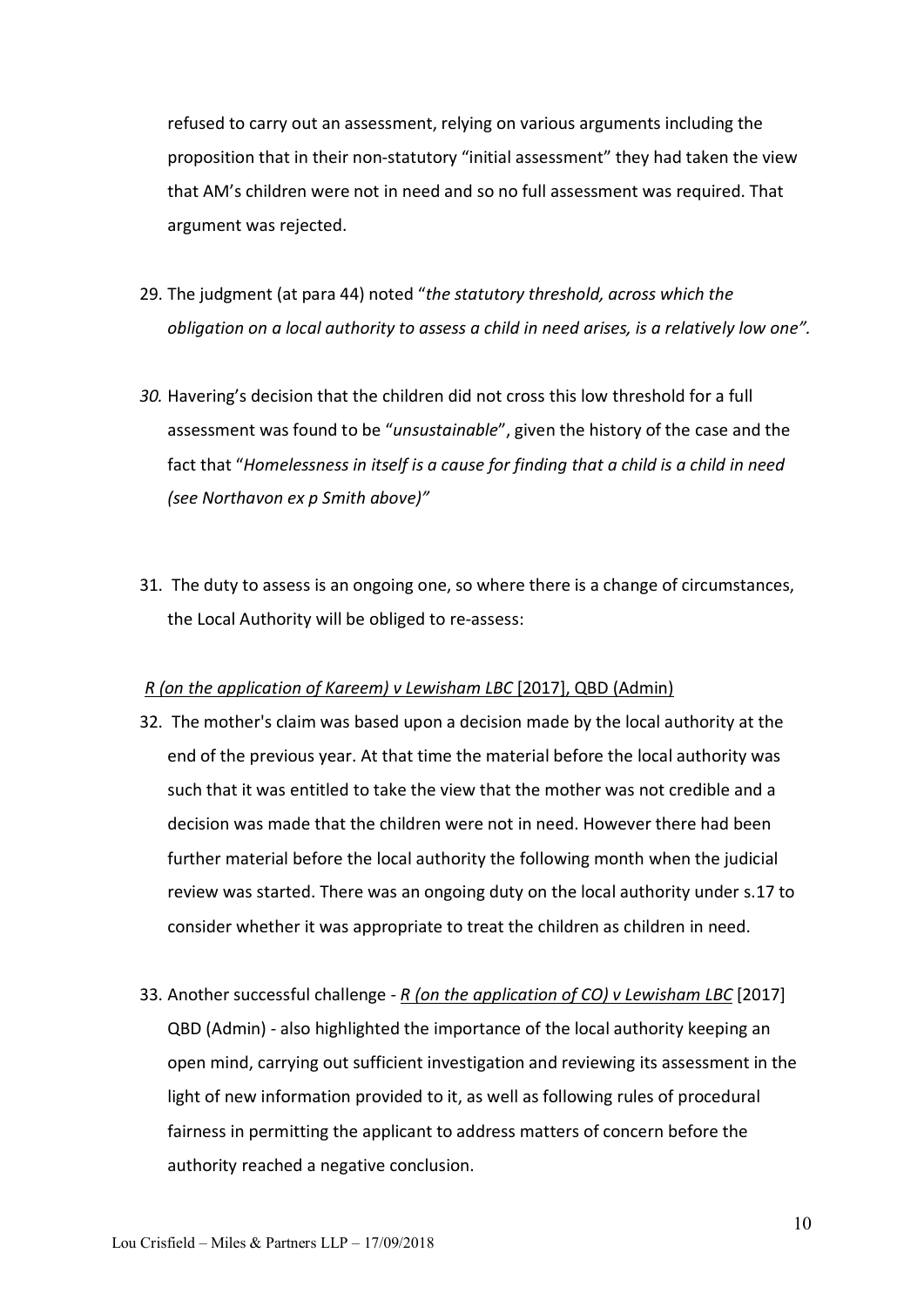- 34. The local authority had conducted an assessment while the applicant was still accommodated, doubting her credibility. In this assessment it predicted that relatives would assist the Claimant with accommodation. After she became homeless and ended up spending all her money in bed and breakfasts and spending nights in hospital emergency rooms it failed to update those conclusions or reconsider them in light of the reasons provided by the relatives as to why they were withdrawing their support. Not taking into account their explanations were serious omissions by the local authority, as it failed to get a full and accurate picture of the family's situation. The local authority's duty under s.17 was an ongoing one, and after the family were no longer in stable accommodation it had a duty to reassess their needs. It failed in its obligation to carry out proper enquiries.
- 35. As well as failing to carry out a sufficient investigation, the decision was also procedurally unfair because it failed to give the applicant an opportunity to address its concerns: the local authority should have given the mother a list of all her claims that it believed lacked credibility so that she had the opportunity to provide them with further information.

## **GUIDANCE**

- 36. The current statutory guidance is "*Working together to Safeguard Children*". The most recent version is dated July 2018.
- 37. The purpose of an assessment (para 38) is to:
	- Gather information about the child and family
	- Analyse their needs and / or the nature and level of any risk and harm being suffered by the child;
	- Decide whether the child is in need (section 17) and / or is suffering, or likely to suffer, significant harm (section 47) and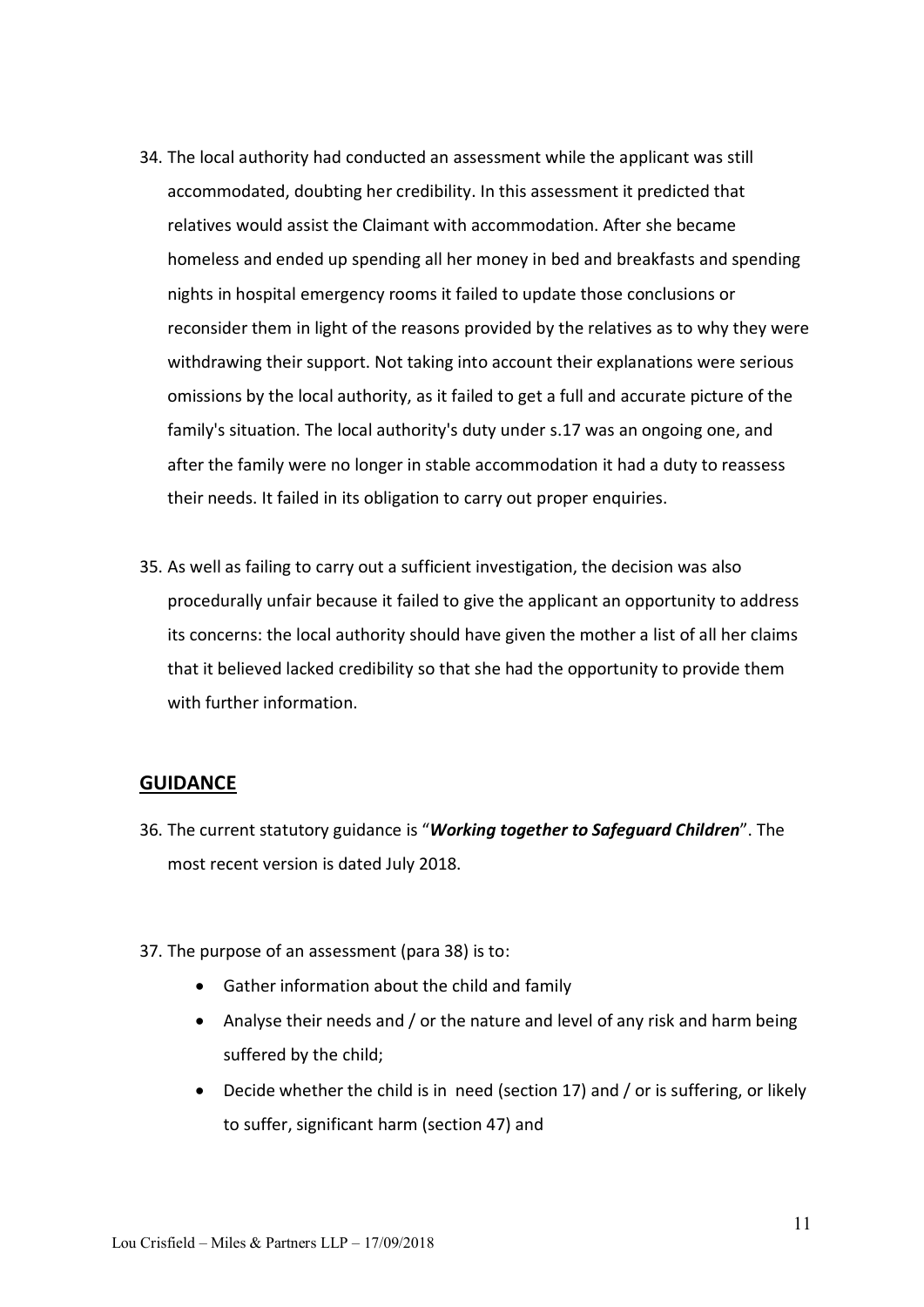- Provide support to address those needs to improve the child's outcomes to make them safe.
- 38. Every assessment should be focussed on outcomes, deciding which services and support to provide to deliver improved welfare for the child (para 63).
- 39. Every Local Authority is required to "*develop and publish local protocols for assessment. A local protocol should set out clear arrangements for how cases will be managed once a child is referred into local authority children's social care and be consistent with the requirements of this statutory guidance. The detail of each protocol will be led by the local authority in discussion and agreement with the safeguarding partners and relevant agencies where appropriate*" (para 39).
- 40. In the case of families with no recourse to public funds, non-statutory guidance is also available in the form of the *Practice Guidance for Local Authorities - Assessing and Supporting Children & Families who have No Recourse to Public Funds* (January 2017) ('the Practice Guidance').

#### **Timelines:**

- 41. The statutory guidance provides that within one working day of a referral being received, a local authority social worker should make a decision about the type of response that is required and acknowledge receipt to the referrer (para 71).
- 42. The *maximum* timeframe for completing an assessment is 45 working days (para 75).

#### **Interim provision of accommodation / support:**

43. Whatever the timescale for assessment, where particular needs are identified at any stage of the assessment, social workers *should not wait until the assessment reaches*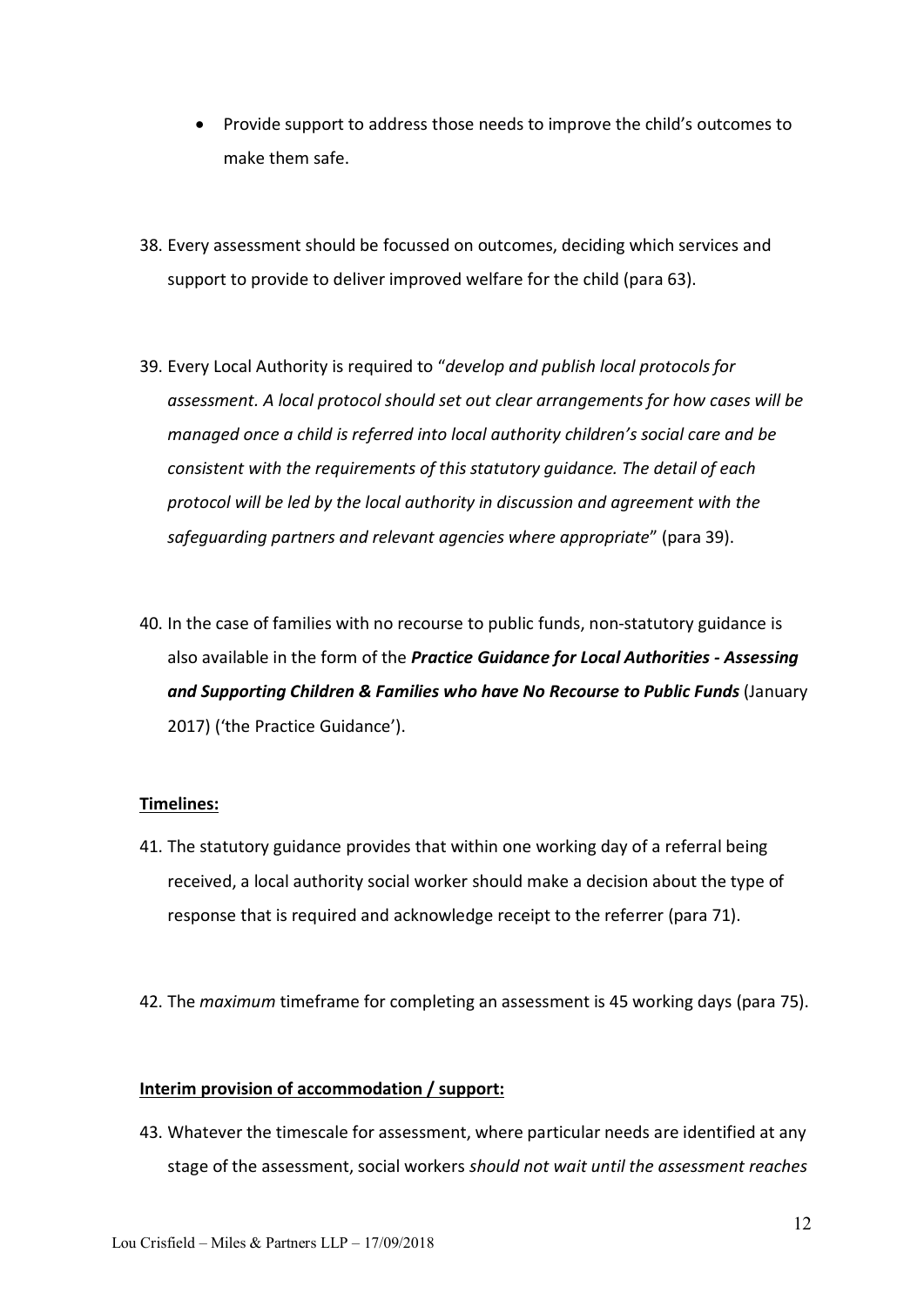*a conclusion before commissioning services* to support the child and their family (para 76).

- 44. Given that there is no equivalent of s188 (mandatory interim accommodation) in the Children Act 1989, it is vital to set out in detail what urgent services are needed at the outset and to point to the relevant sections of the guidance if you are to obtain emergency housing or services for your clients.
- 45. Housing practitioners should be aware that delegated functions for emergency funding for a judicial review of a failure to provide interim accommodation are now available for both s20 and s17 cases.
- 46. However note the very restrictive timelines judicial review delegated functions may only be used when *"proceedings need to be issued forthwith without the need to follow (or continuing to follow) the pre-action protocol in order to secure accommodation for the client or their family where they are street homeless or will otherwise become so in forty-eight hours…*" 1

# **ASSESSMENT OUTCOMES**

- 47. The assessment should identify any needs that the child has and identify how and whether those needs will be met, including, if appropriate, via services from the Local Authority.
- 48. It is important to note that Section 17 does not impose a *duty* to provide services, or accommodation even if the assessment concludes that services are needed:

 $<sup>1</sup>$  The relevant table is here:</sup>

https://assets.publishing.service.gov.uk/government/uploads/system/uploads/attachment\_data/file/73 7292/Table\_of\_Delegated\_Authorities\_Procedure\_Regulations\_September\_2018\_Update.pdf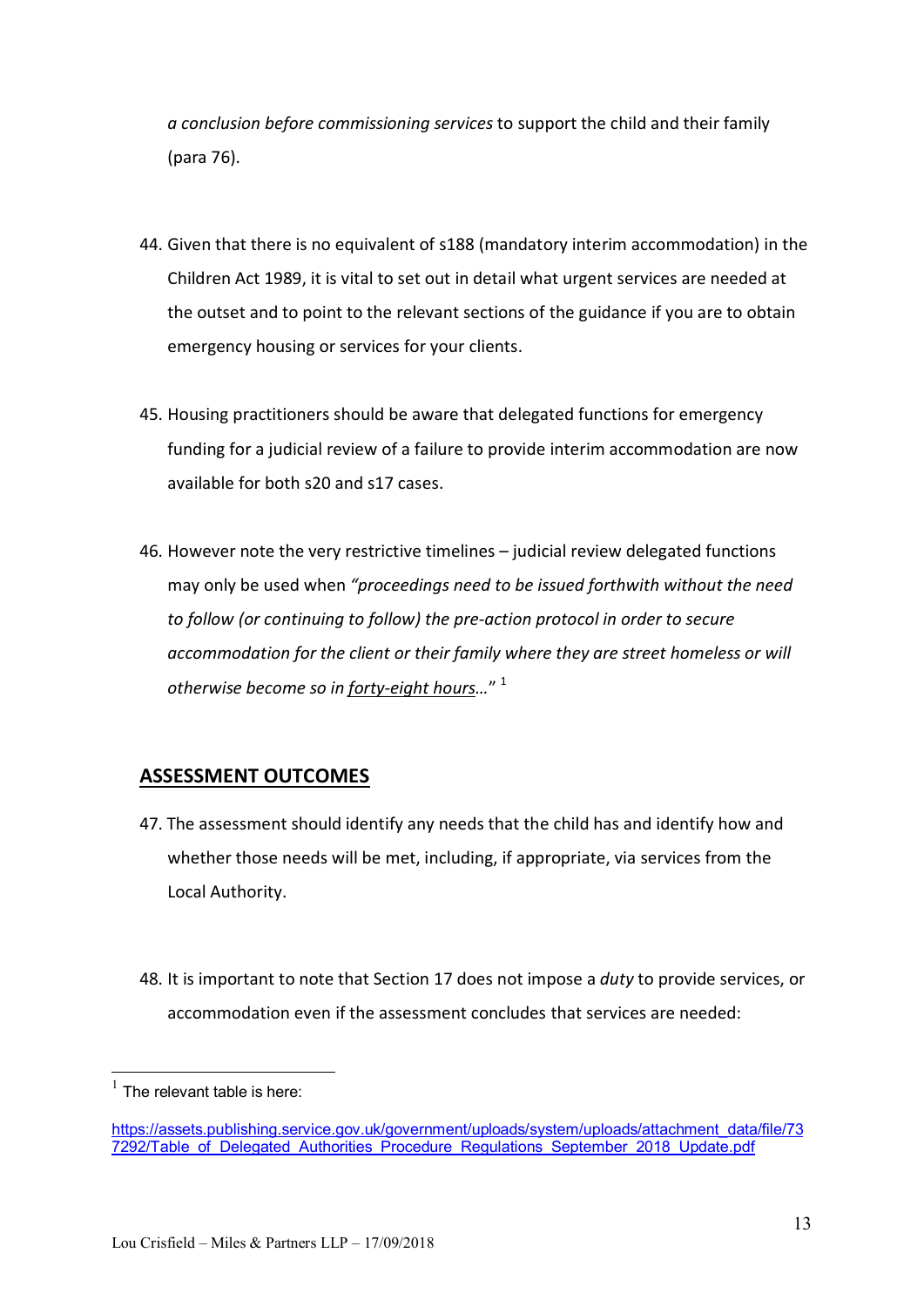#### *[R \(on the application of G\) v Barnet LBC](http://www.bailii.org/uk/cases/UKHL/2003/57.html)* [2003] UKHL 57:

*"a child in need … may be eligible for the provision of those services, but he has no absolute right to them" [85].*

#### *R (VC and others) v Newcastle* City Council [2011] EWHC 2673 (Admin):

*"although there is a duty to assess, there is not, as such, a duty to provide the assessed services" [21]*

#### However

*"Any refusal to provide assessed services under Part III of the CA 1989 is amenable to challenge by way of judicial review in accordance with recognised principles of public law, one of which is that discretionary statutory powers must be exercised to promote the policy objectives of the statute … the broad policy and objects of Part III of the Children Act 1989 are that Local Authorities should provide support for children and families… moreover, in certain circumstances Article 8 or even Article 3 may be engaged" [25]*

*"furthermore, where the assessment is to the effect that there is a need for services, any decision not to provide services will be subject to strict and … sceptical scrutiny" [26].*

49. If the decision whether or not to provide services engages human rights considerations, particularly Article 3, then there may be a positive obligation on the Local Authority to provide support.

#### **Services for whole family or just the children?**

50. In theory the Local Authority can conclude that services are owed to the child (under s20 Children Act 1989) but not their family. Such a decision (in the absence of other child protection issues) may be contrary to both the requirement to promote the upbringing of children by their families (in s17), s11(2) of the 2004 Children Act and Article 8.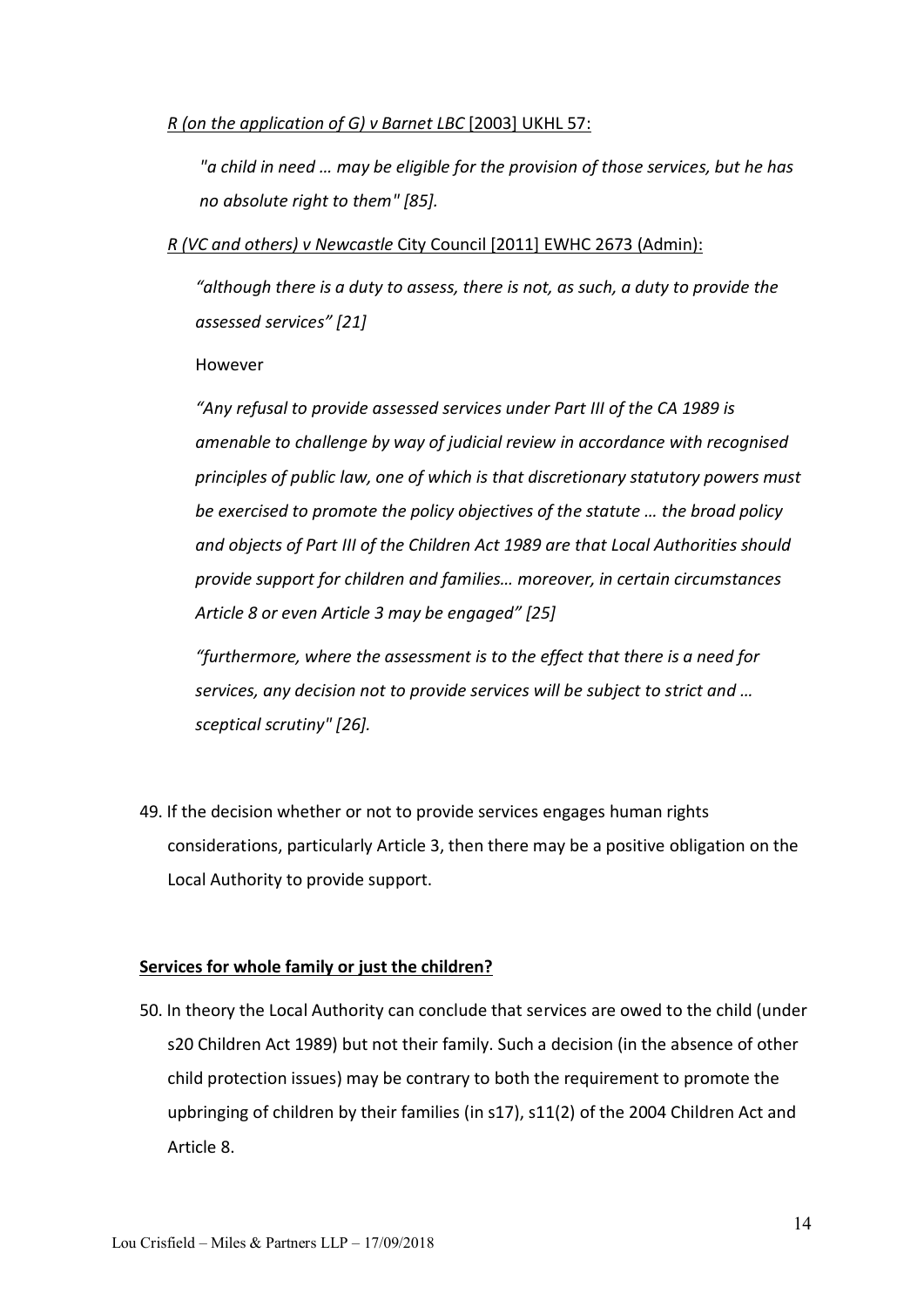#### *R (G) v Barnet; R (W) v. Lambeth and R (A) v. Lambeth [2003] UKHL 57*

- 51. G was a Dutch national and mother of a 14 month old child. She was ineligible for housing assistance and the local authority had offered to meet her son's needs under s.17 by providing them both with tickets to the Netherlands, which she refused. W was a mother with two children aged 7 and 16 who the local authority had refused to house on the basis that she had made herself intentionally homeless. A was a mother of two autistic children who had concerns about the quality of the accommodation in which she was living.
- 52. In the cases of both G and W, the local authority accepted that they would come under a duty to house the children should their parents, "be prevented (whether or not permanently, and for whatever reason) from providing him with suitable accommodation or care" However they refused to also house the parents.
- 53. The evidence presented by the local authorities suggested that what was going on was a game of 'chicken' between local authority and parent – that with this threat floating around in the background, parents tended to suddenly become resourceful and solve their housing problem for themselves rather than have their children placed in a children's home or with foster carers (see paras 49-50).
- 54. The House of Lords confirmed that the duty in s 17(1) is merely a target duty owed in general to the population within the boundaries of the local authority's area, not a specifically enforceable duty owed to particular children: *"A child in need … is eligible for the provision of those services, but he has no absolute right to them".* This case has been widely used by Local Authorities to refuse accommodation to parents of children found intentionally homeless under the 1996 Housing Act.
- 55. Whilst the G, W and A cases were decided before the Children Act 2004 was in force and thus, before the case law developing the principles of best interests assessments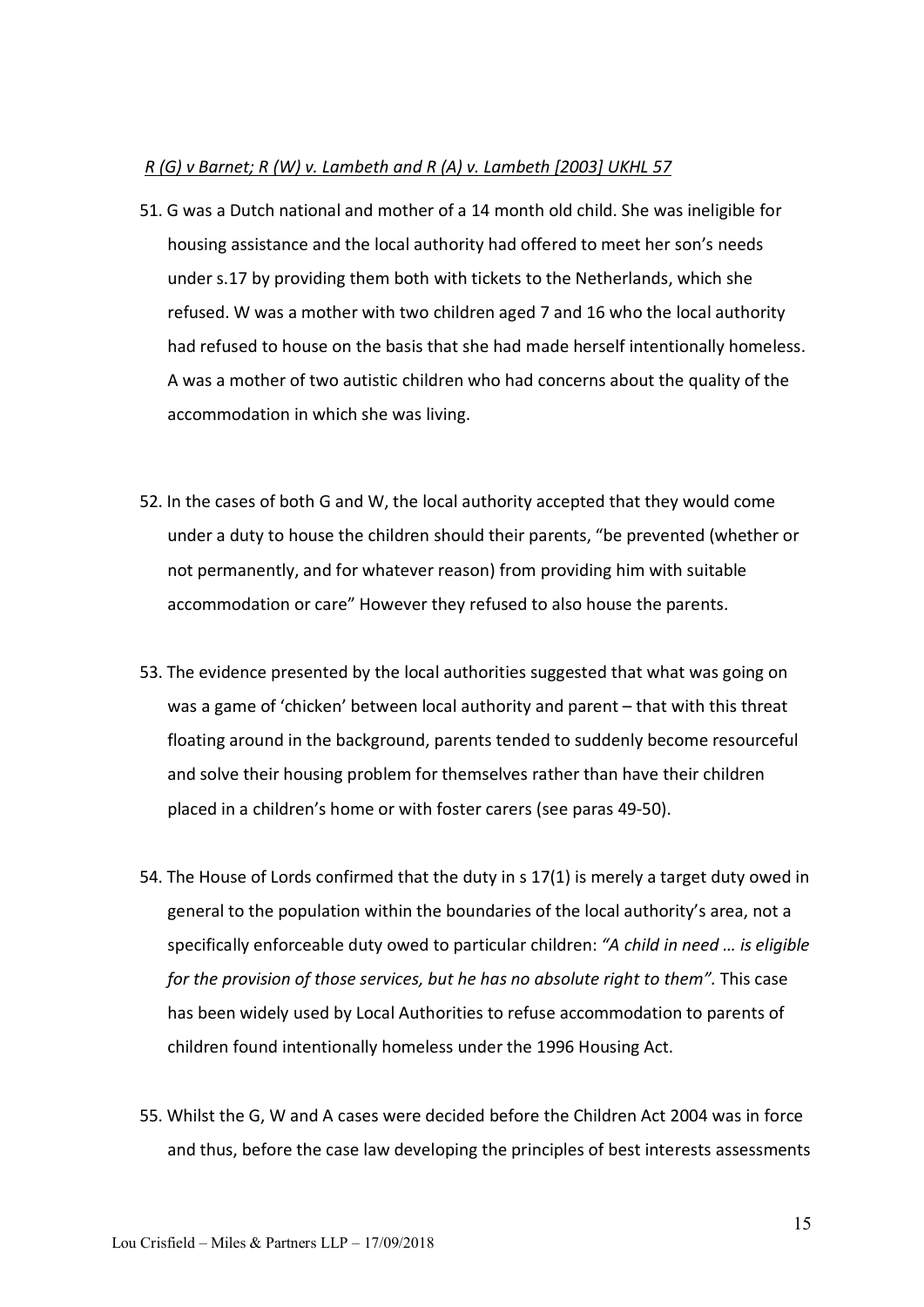under section 17, the higher courts have continued to uphold some decisions of Local Authorities to offer s20 rather than s17 support.

#### *R (Bates) v Barking and Dagenham LBC [2012] EWHC 4218 (Admin)*

- 56. The local authority had refused to accommodate Mrs Bates with her children, because of concerns that she was intentionally making herself homeless, refusing to engage with other local authorities or accept an offer of accommodation, and hadn't taken appropriate actions or steps to stop becoming homeless despite professional advice. She was said to be the author of her own misfortune. Unless she changed her approach to her own circumstances, a recommendation would be made to accommodate the children separately from their mother under s.20. The court was referred to *G v Barnet*, and accepted that a local authority could have a policy of this kind which was aimed at the very least to provide a strong prompt to the parent.
- 57. The principle was reiterated again in *R (on the application of Jalal) v Greenwich* [2016] EWHC 1848 (Admin). This was a father of children declared intentionally homeless. The defendant found that the children were not in need. It extended the temporary accommodation by a few weeks before issuing a decision letter stating that the claimant had the means to secure other accommodation and if he did not do so, it would be assumed that his parenting skills were insufficient and a strategy meeting would be convened with a view to accommodating the children on their own under s.20. On the facts the court found that the local authority had taken sufficient steps to support the family under s. 17 and that its offer to accommodate the children separately was not a breach of Article 8.
- 58. These cases clearly are of greater significance where the household has been declared intentionally homeless, than destitution cases where the family are less likely to have other options.
- 59. In *R (on the application of PK) v Harrow LBC* [2014] EWHC 584 (Admin), the local authority's refusal to accommodate the parent together with her children was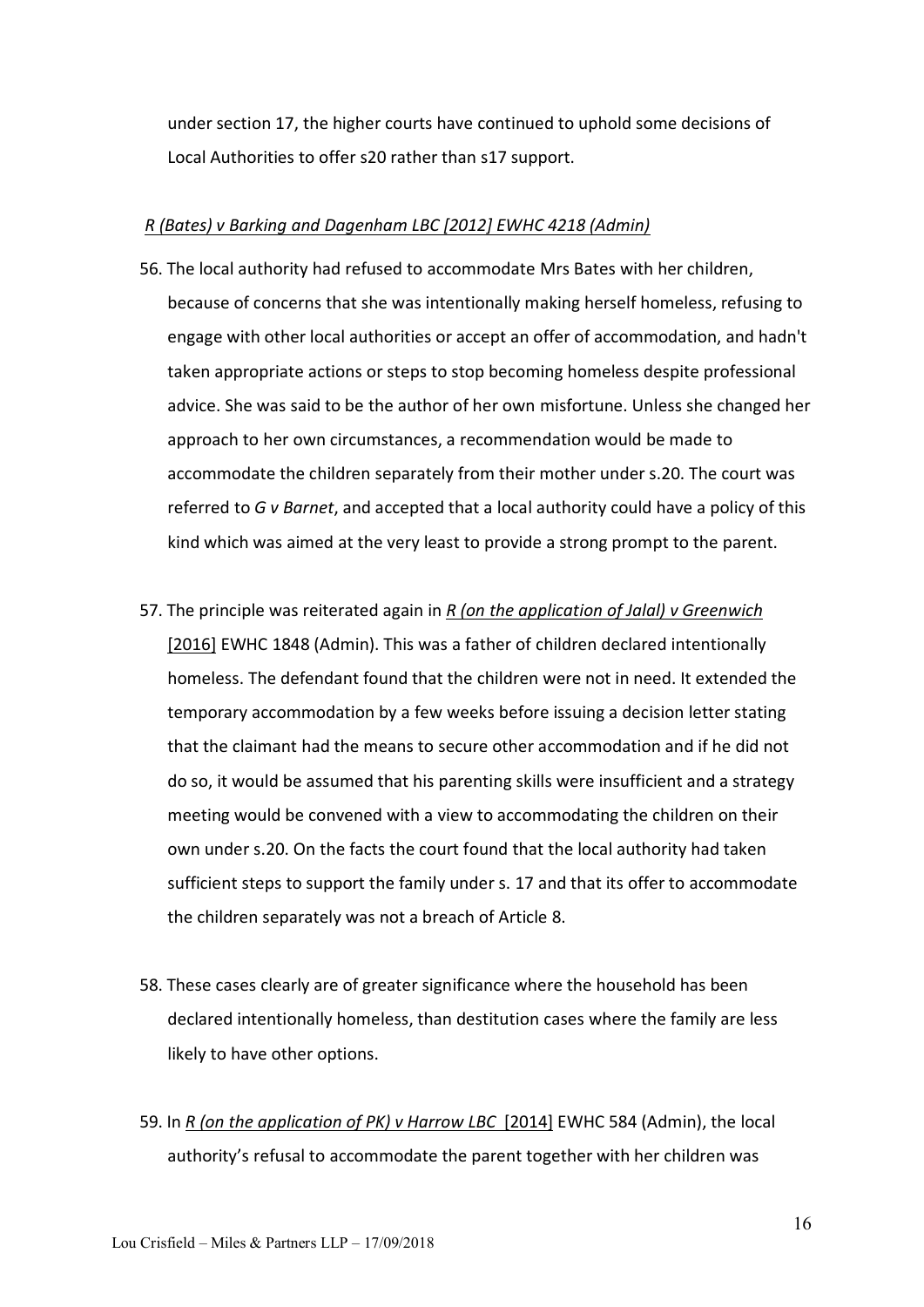declared unlawful. In that case Harrow simply announced that they would accommodate the children, and declared that they had no obligation to the mother. No human rights assessment of any kind was carried out to justify this stance, and the decision was overturned by the High Court.

- 60. Any decision to refuse to accommodate a family together is at least potentially capable of being challenged as inconsistent with the general duty in section 17(1)(b) to promote the upbringing of children in need by their families, and the duty under section 11(2) of the 2004 Act as well as on public law grounds. The younger the child, the less likely s20 accommodation is to be reasonable. Whether or not the refusal to accommodate the family together amounts to a breach of its members' human rights is a matter for the court to scrutinise rather than a matter where the local authority merely needs to show that these rights were taken into account. (*Belfast City Council v. Miss Behavin Ltd [2007] UKHL 19*). *Clue* emphasises that resource shortages cannot be relied on by the local authority to justify action which breaches a person's human rights.
- 61. Despite the cases cited above, it is unusual for a Local Authority to be serious about taking children into care (with the enormous costs implications this entails), when there are no concerns about the suitability of the parents. Where NRPF households are being assessed, Local Authorities are far more likely to determine that the family is not destitute as a gatekeeping tactic (which can be harder to challenge) than seriously propose taking the children into care.

#### **Assisting families to return to their country of origin**

62. The key case on this issue is *R (Clue) v Birmingham CC* [2011] 1 WLR 99 (see above). Save in obviously hopeless or abusive cases, the local authority is not permitted to prejudge the outcome of an applicant's application for leave to remain based on human rights, by assisting families to return to their country of origin.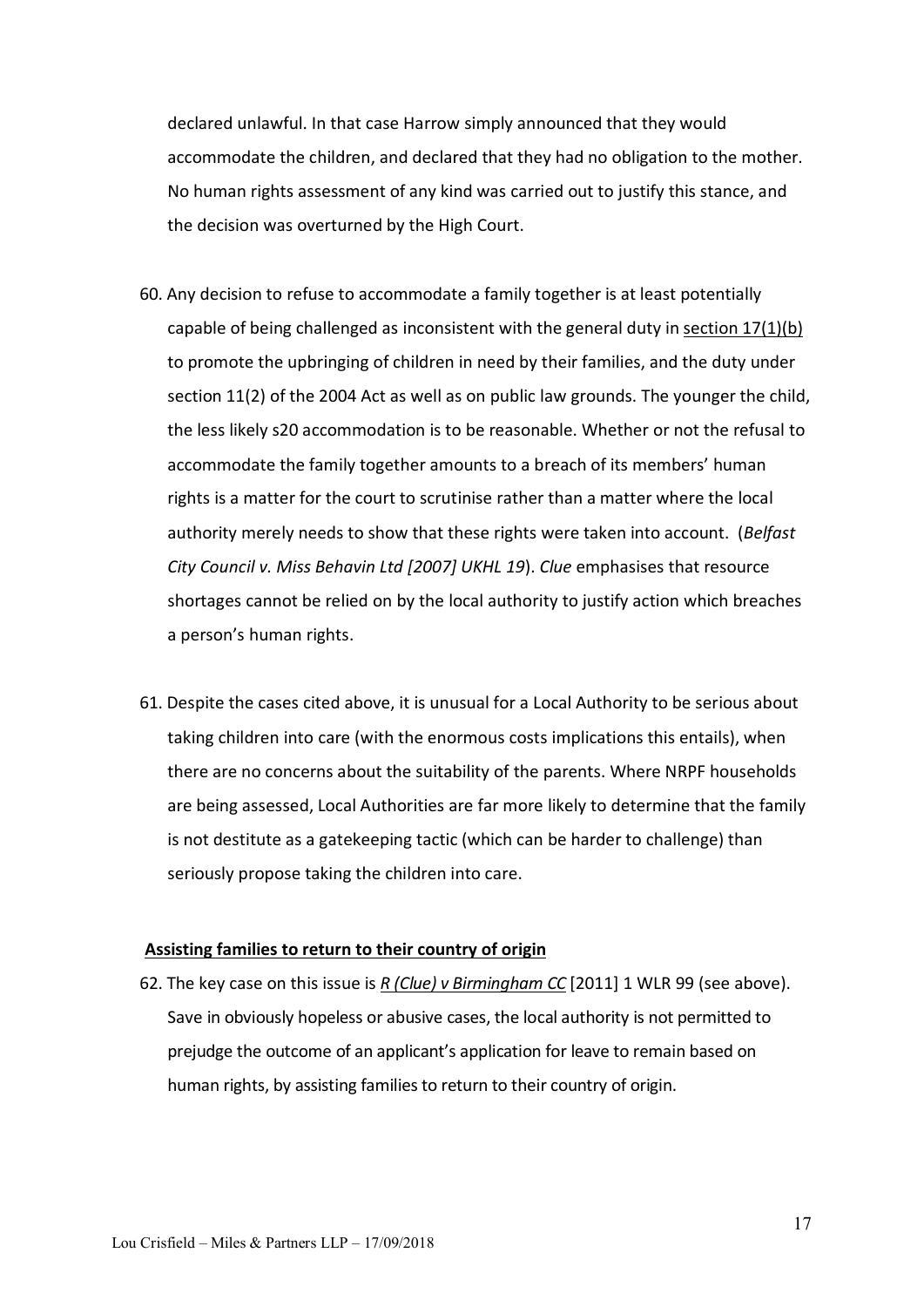- 63. This means that a pending application for leave will normally mean that it would be a breach of the procedural rights inherent under the Convention to require or to effectively require a person to leave the UK for their country of origin.
- 64. Where there are no live immigration issues, a local authority may be permitted to consider whether the child's needs can be met and any breach of human rights avoided by assisting the family to return to its country of origin.
- 65. However in *KA (Nigeria) v Essex County Council* [2013] 1 W.L.R. 1163, the court considered a case where there was no outstanding appeal, but there was a *potential* appeal against removal directions, once they were issued. It was recognised by the court that a family in this situation had no right of appeal against the refusal decision, but could appeal a decision to issue removal directions, once made. It was held that if a decision by the local authority not to provide support had the effect of depriving a person of that right of appeal, this could itself constitute a breach of human rights and so support should be provided to avoid the family being forced to leave the country and thereby forego their ability to appeal such future removal directions.

# **WHAT SERVICES CAN BE PROVIDED?**

66. The following are services that may be provided following an assessment:

- Accommodation with subsistence support in cash or vouchers or a combination of the two;
- Accommodation alone (e.g. if client is working or is receiving child support etc. sufficient to meet the subsistence needs of the family);
- Deposit and advance rent if the family are able to support themselves or access welfare benefits once they have secured accommodation;
- Subsistence alone (e.g. if client is staying at relatives but the relative can't provide food / clothing);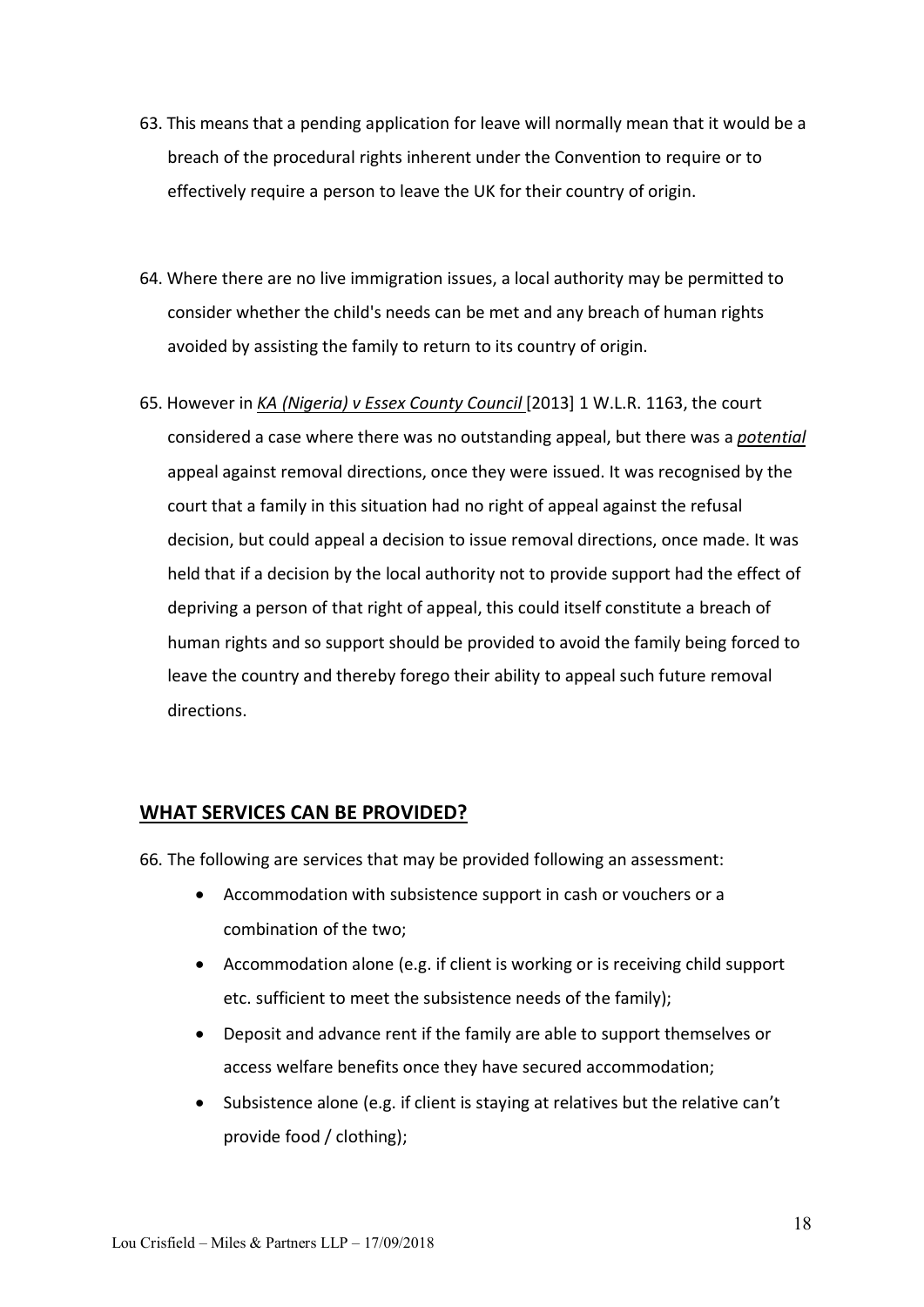• Services or cash to meet any other assessed needs including, potentially the costs of making an application for leave to remain / British Citizenship / application to lift a NRPF provision.

#### **Local NRPF policies:**

67. Many local authorities have policies outlining the type of support available to families with no recourse to public funds and the circumstances in which support will be provided. Some have set up special teams / pilots / even placing home office staff into social worker teams. It will be important to obtain copies of relevant policies / protocols when advising destitute s17 applicants.

#### **Quality / location of accommodation:**

- 68. Shared accommodation with strangers is common, as are out of borough or out of city placements. For example a woman applying for help in London with a preschool age child without a job might be found accommodation in the North of England rather than in the area where she applies.
- 69. The quality can be very poor indeed. Because there is no statutory guidance or requirement that the property be "suitable" for the family, any challenge will be restricted to rationality grounds, breach of the s11 welfare duty (and the best interest principle) or a Local Authority's breach of its own policy.
- 70. Where conditions are likely to be hazardous or other breaches of the 2004 Housing Act are suspected (e.g. failure to licence a HMO either under mandatory or additional licencing provisions), then the council's Environmental Health Department (or more commonly, these days, the Private Sector Standards Team or similar) should be asked to inspect the property and take any necessary enforcement action.
- 71. Similarly if the overcrowding provisions of the 1985 Act are being breached, the Local Authority should be invited to take enforcement action.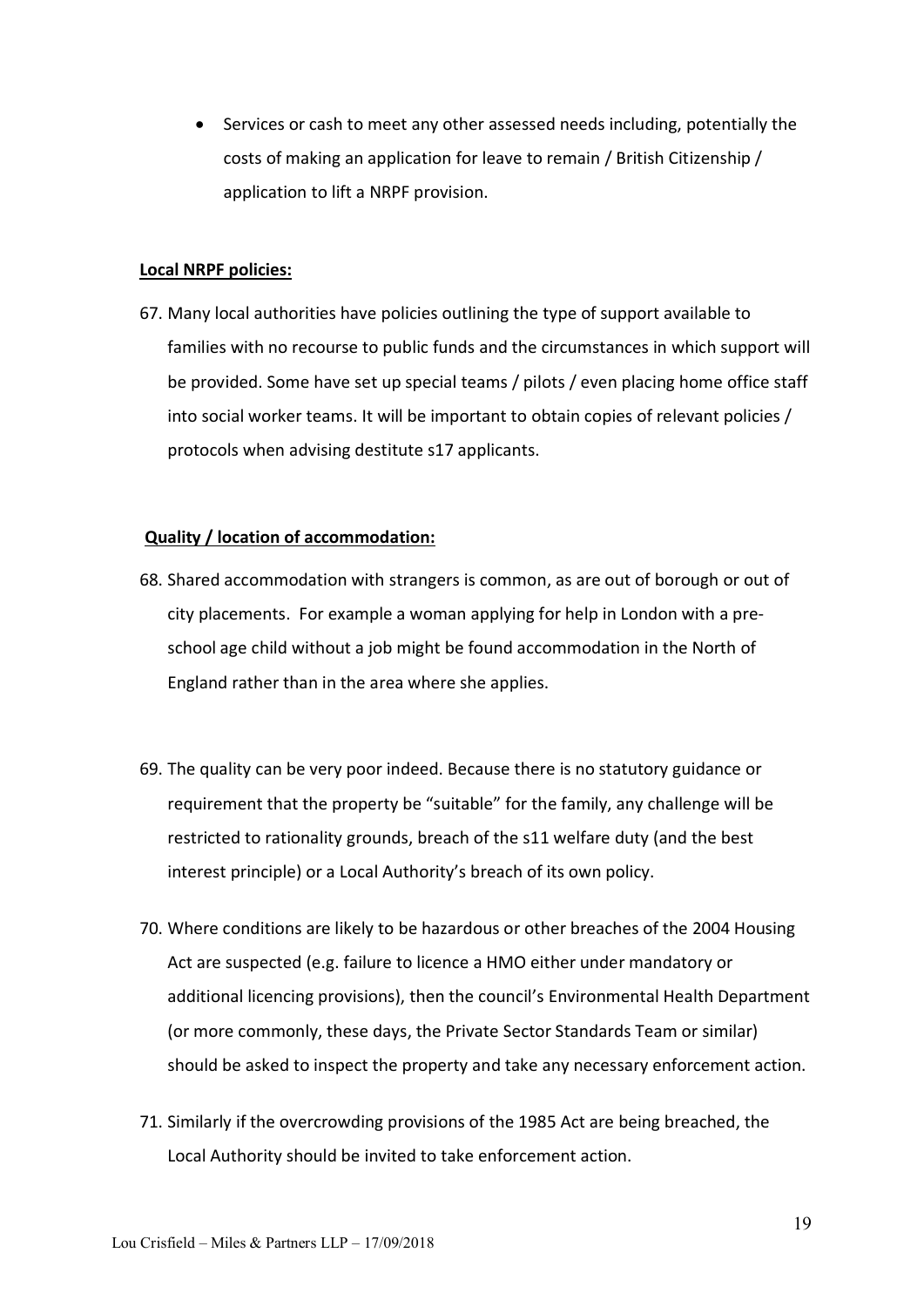- 72. Some Local Authorities will have policies about standards in temporary accommodation – it is worth obtaining and reading these to see if it is arguable that these standards do or should apply to s17 accommodation.
- 73. The social services complaints process is another option.
- 74. *R (on the application of) C, T, M & U v LB Southwark (2014), EWHC 3983* was an unsuccessful first instance challenge to the manner in which Southwark had discharged its duties to a family under s17 Children Act 1989 including the suitability of the accommodation provided. The High Court determined that the local authority had acted lawfully in providing B&B accommodation for eight months and by providing accommodation in a different area of the UK without a specific assessment evaluating the impact of this. The family's subsequent appeal challenging the High Court's decision to the Court of Appeal did not raise grounds in relation to the local authority's provision of accommodation.
- 75. There still may be potential to bring discrimination challenges to policy / guidance / practice that sets markedly different standards for children of migrant families with no recourse to public funds and children of settled families. For example, if guidance or policy discourages the use of shared accommodation for children on the basis of the potential damage to their welfare, then this concern surely must extend to all children.

#### **Subsistence – how much?**

76. Subsistence is assessed based on what is required to meet the child (and their carer's) basic needs. Many Local Authorities use the Section 4 rates as a guide. Any attempt to pay subsistence which leaves a family with less money than they would have under s4 rates should be challenged, as should any policy that prevents consideration of subsistence above these rates to meet specific needs.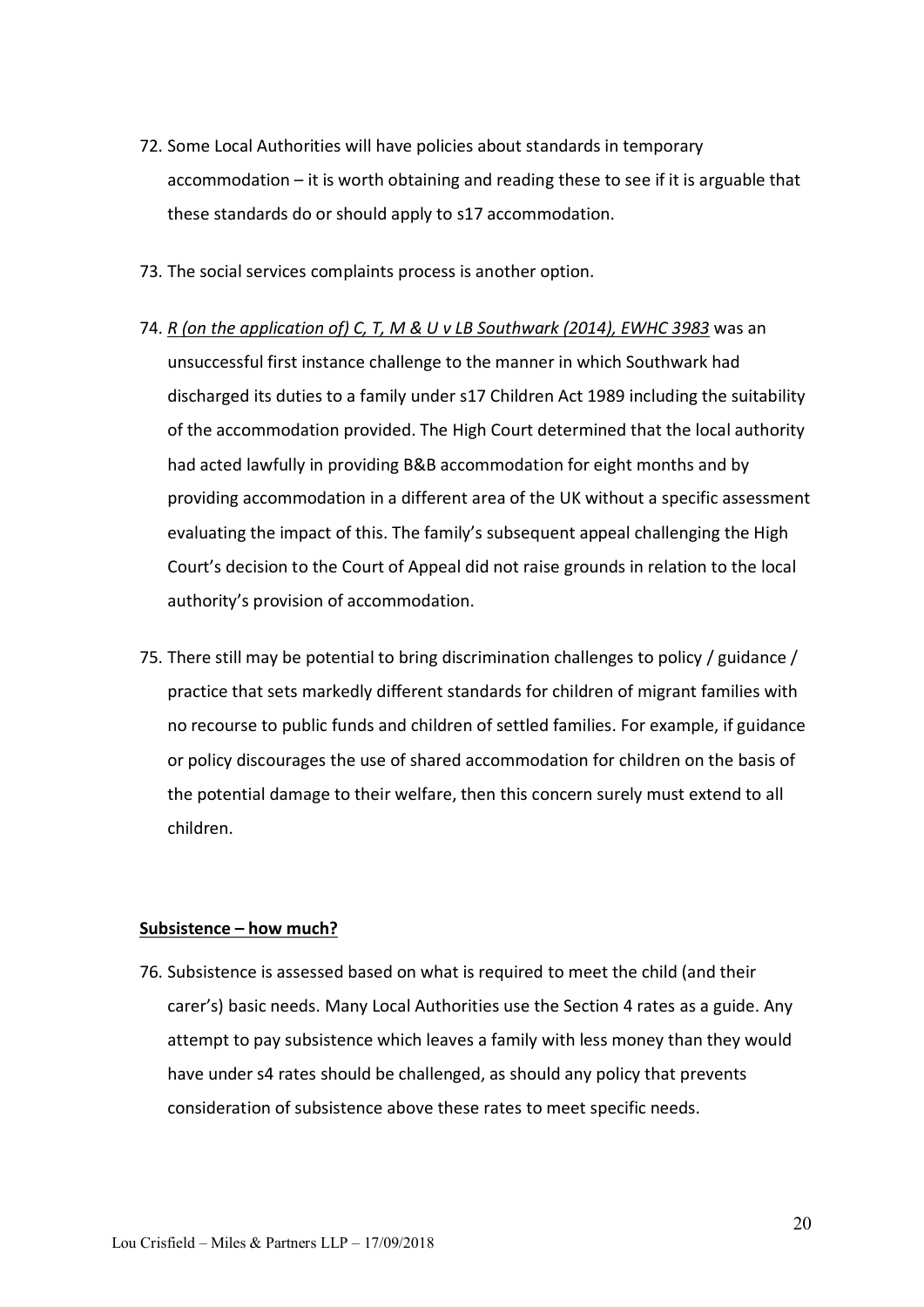77. Two important principles were established by caselaw in 2014:

a) subsistence should cover the basic needs of the children *and* their carers

b) a standard flat rate is lawful so long as extra payments are available to meet specified needs.

## *R (PO6) v LB Newham [2014] EWHC 251 (Admin)*

*"if the council are seeking to keep the family together when that is in the children's interests and to respect their Convention rights, it would make no sense to leave the adults to starve".*

## *R (Refugee Action) v The Secretary of State for the Home Department [2014] EWHC 1033*

This was a challenge to the level of support provided to asylum seekers under s95 of the Immigration and Asylum Act 1999, which is likely to be relevant to cases under s17 as it addresses the meaning of "essential living needs" which included:

- Sufficient food to keep healthy and avoid illness
- For those in receipt of support for extended periods, suitable clothing to avoid illness
- Essential toiletries
- The means to travel to appointments when they are out of reach
- The means to communicate with essential services
- Access to education and contribution to wider socialisation costs to promote their development
- Essential household goods such as washing powder, disinfectant etc.
- Nappies, formula milk and other special requirements of new mothers, babies and young children

Different families will require differing levels of support to meet these needs. A parent with HIV may need to spend more money on food to avoid illness. A family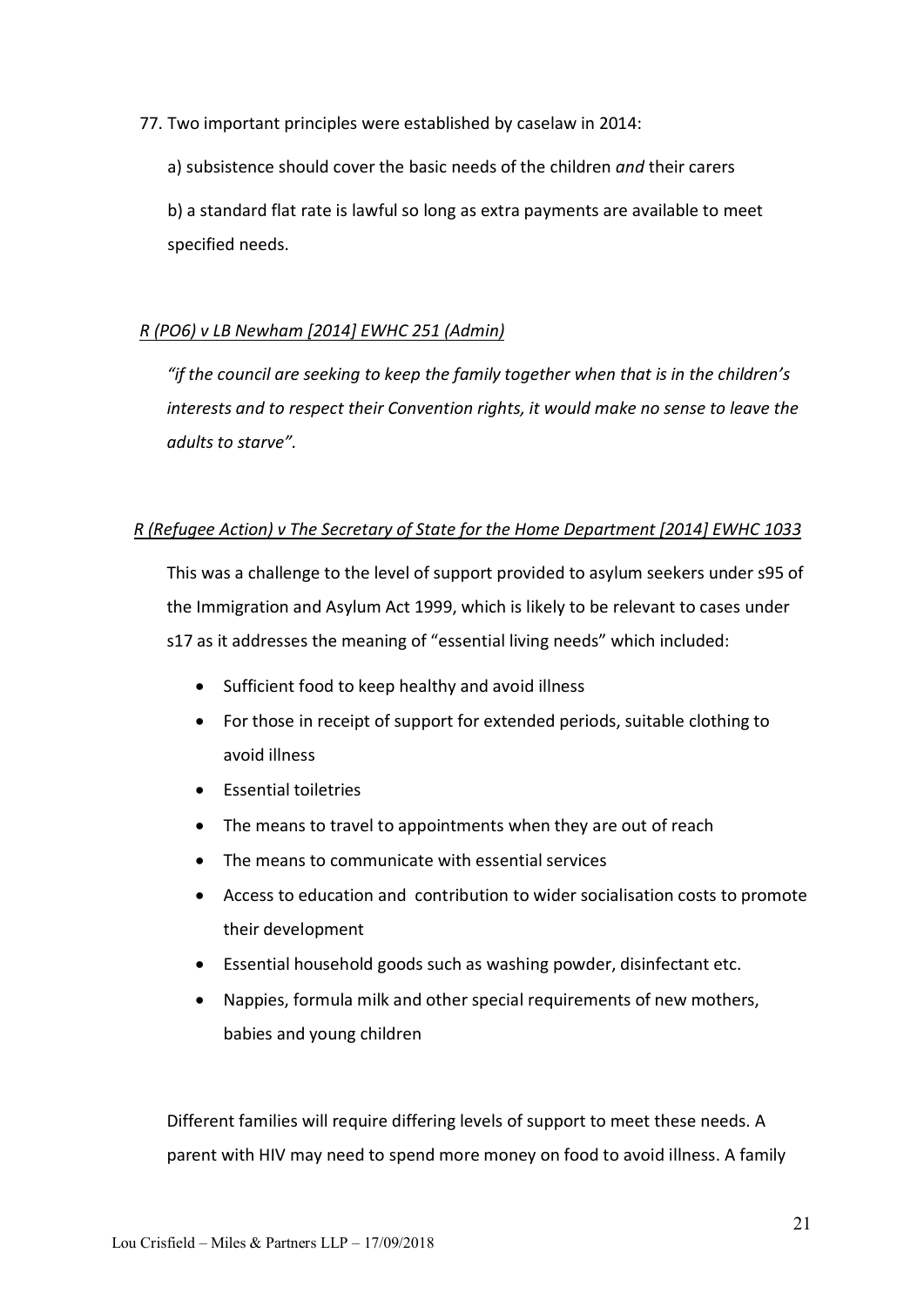placed a very long way from a school or social services building will need extra travel subsistence. A family with twin babies will have higher clothing and washing costs than one with a 2 year old and a 4 year old. A family with a child with learning disabilities may need to spend more money on activities and materials.

- 78. However a standard flat rate set out in a Local Authority policy based on section 4 rates may not be unlawful if the policy allows for additional assistance to be provided to address additional needs that are identified (e.g. the provision of school uniforms or additional assistance for a specific medical need). (*Mensah v Salford City Council & Bello v Salford City Council [2014] EWHC 3537 (Admin)*).
- 79. Requests for increased financial support over and above a Local Authority's standard rate can be made, but are only likely to be successful where detailed budgets for the family's income and outgoings are provided with evidenced projections for the additional spending required (i.e. why can't the current money cover the school uniform, how much will the uniform cost, where is the cheapest supplier, why can't the family buy the uniform second hand etc.).

# **APPROACHES TO NRPF ASSESSMENTS AND GATEKEEPING**

- 80. Assessments of clients with NRPF can be arduous, humiliating and exhausting for clients. They need to be warned clearly about what to expect and what will be required of them. They also need to understand that the Local Authority may share information with the Home Office and may even ask an officer from the Home Office to be present at assessments<sup>2</sup>. Some, when they understand what is going to be asked of them, may decide not to go ahead with an application for support.
- 81. Local Authorities are assessing need and not what the child would have in an ideal world. The Local Authority will want to satisfy itself that the needs cannot be met

<sup>&</sup>lt;sup>2</sup> There are Home Office enforcement officers embedded in at least 5 London borough NRPF teams.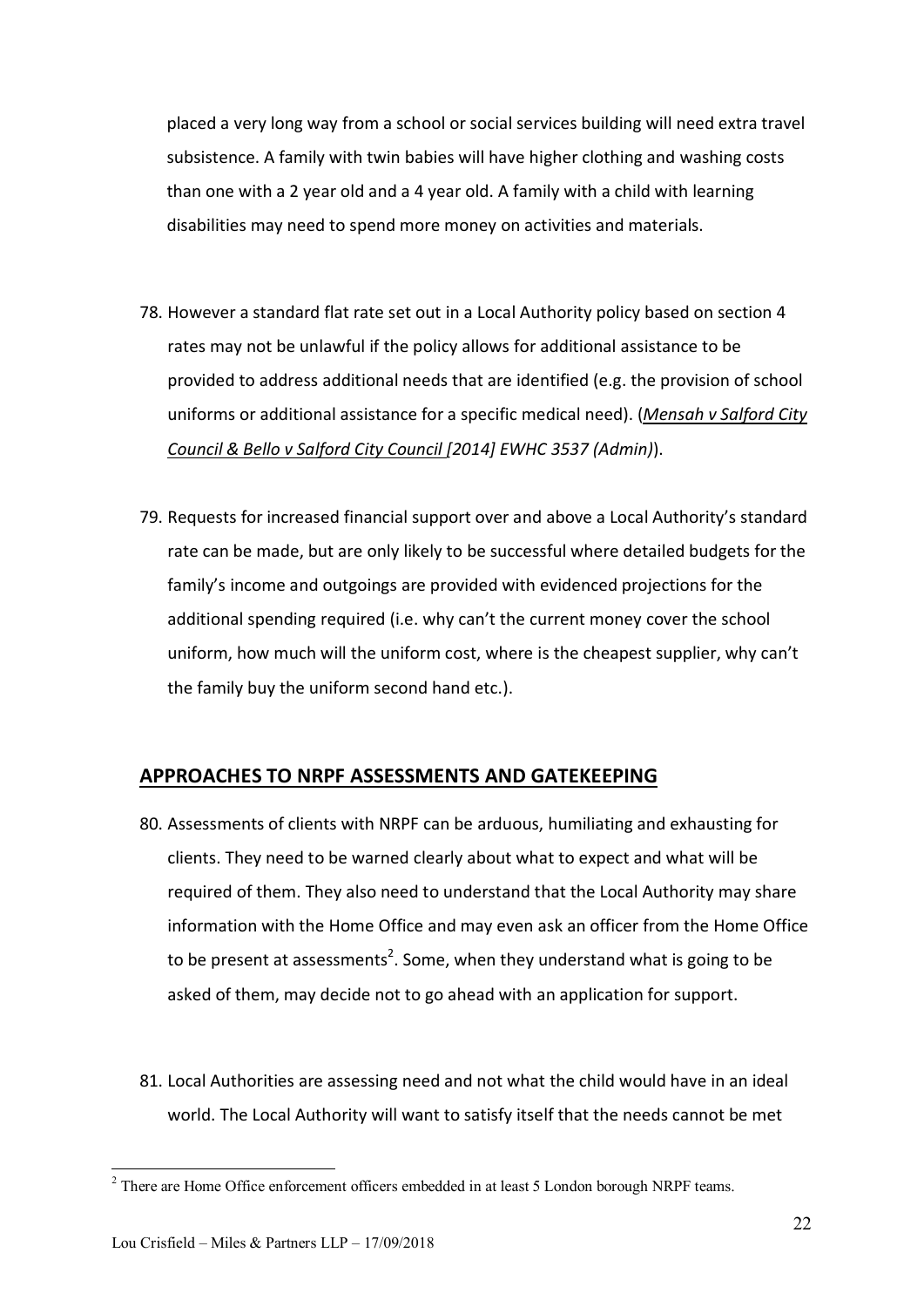elsewhere, e.g. by family, friends, charities, churches, mosques, foodbanks or absent parents (sometimes including those who have been perpetrators of domestic violence and have shown no interest in looking after their children).

- 82. Local Authorities may be particularly suspicious and harsh where a family have survived to date without access to public funds for a number of years and suddenly (after an immigration application has been made or a child has obtained British Citizenship) approaches as destitute. The question will be asked – why has the support suddenly dried up? The Local Authority is unlikely to be satisfied simply on the word of your client – they will want to speak to everyone who has supported the client in the past and find out why that support cannot continue. They will also want to see an applicant's bank statements (where bank accounts are held<sup>3</sup>) going back a number of years. Each and every transaction will need explaining if the source is not immediately clear.
- 83. This can be very distressing and difficult for applicants where family members do not want to speak to the authorities, or do not want it to be known that they had extra people living with them because of the potential effects on the host's benefit entitlement.
- 84. An applicant may have been working in breach of their leave conditions to support themselves and their family for long periods but the work has come to an end when the employer has found out the applicant's status. The applicant is going to have to deal with this in any assessment.

#### *R (MN and KN) v LB* Hackney *[2013] EWHC*.

*85.* In this case a family applied for assistance under s17 Children Act 1989 but were reported to have been evasive and unable to satisfactorily explain why their circumstances had changed such that they could no longer rely on friends and

<sup>&</sup>lt;sup>3</sup> Since December 2012 banks and building societies have not been permitted to allow applications for bank accounts from persons without immigration status.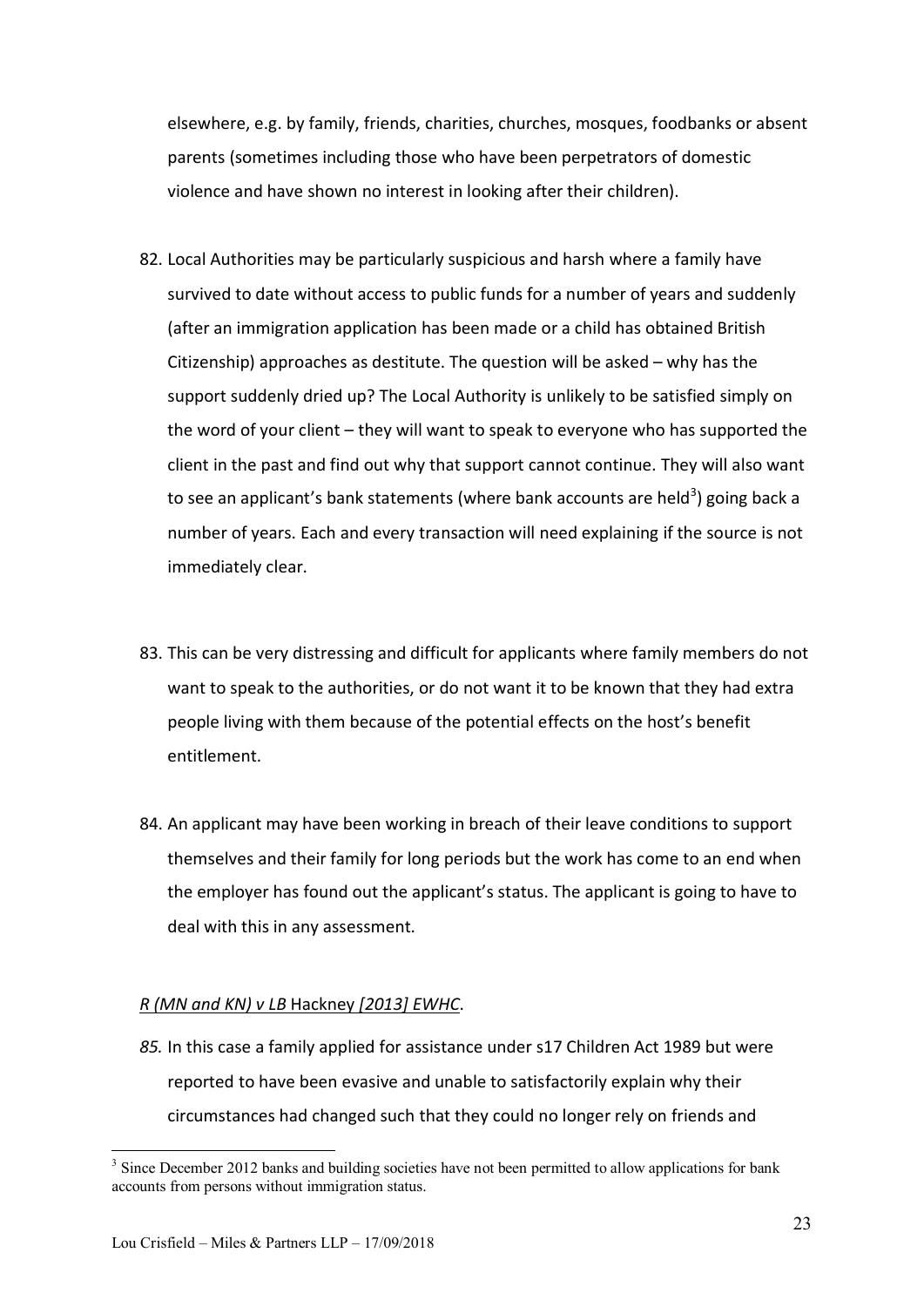family to support them. The social worker decided that the children were not in need:

*"[The family] have been reliant on the good will of their friends and family and this has been the situation since they came to the UK. They have not provided any information to indicate what has changed and why the support from family and friends can no longer be provided… [The family] have not explained why this good will and kindness has ceased and have given very scant information about how they have supported themselves in this country to date. They have provided no contact details for family and friends who provided assistance for the first*

*nine years of their stay in the UK some of whom continue to provide financial assistance…"*

*"[The family] have sustained a life in the UK without services for 10 years. It is the author's view that this family is resourceful and has successfully managed to bring up two children without state support for the last 10 years and they will be able to continue to do so without state support."*

The High Court upheld this approach:

*"[U]nless and until a local authority has determined that a child within its area is "in need", its powers under section 17 to provide services to the child or the child's family are not engaged. Accordingly, since in this case the assessments undertaken by [the social worker] did not conclude, and Hackney did not decide, that as of 16 March 2012 the claimants were "in need", Hackney did not have power under section 17 to provide accommodation or any other assistance to the claimants or their parents [42]."*

#### *[O, R \(on the application of\) v London Borough of Lambeth](http://www.bailii.org/ew/cases/EWHC/Admin/2016/937.html) [2016] EWHC 937 (Admin)*

86. This was a judicial review of a decision by Lambeth that services under section 17 were not required because the family were neither homeless nor destitute. The claim was brought by O, a child, through her mother PO as litigation friend. The family claimed to be homeless and destitute. At a first assessment, there were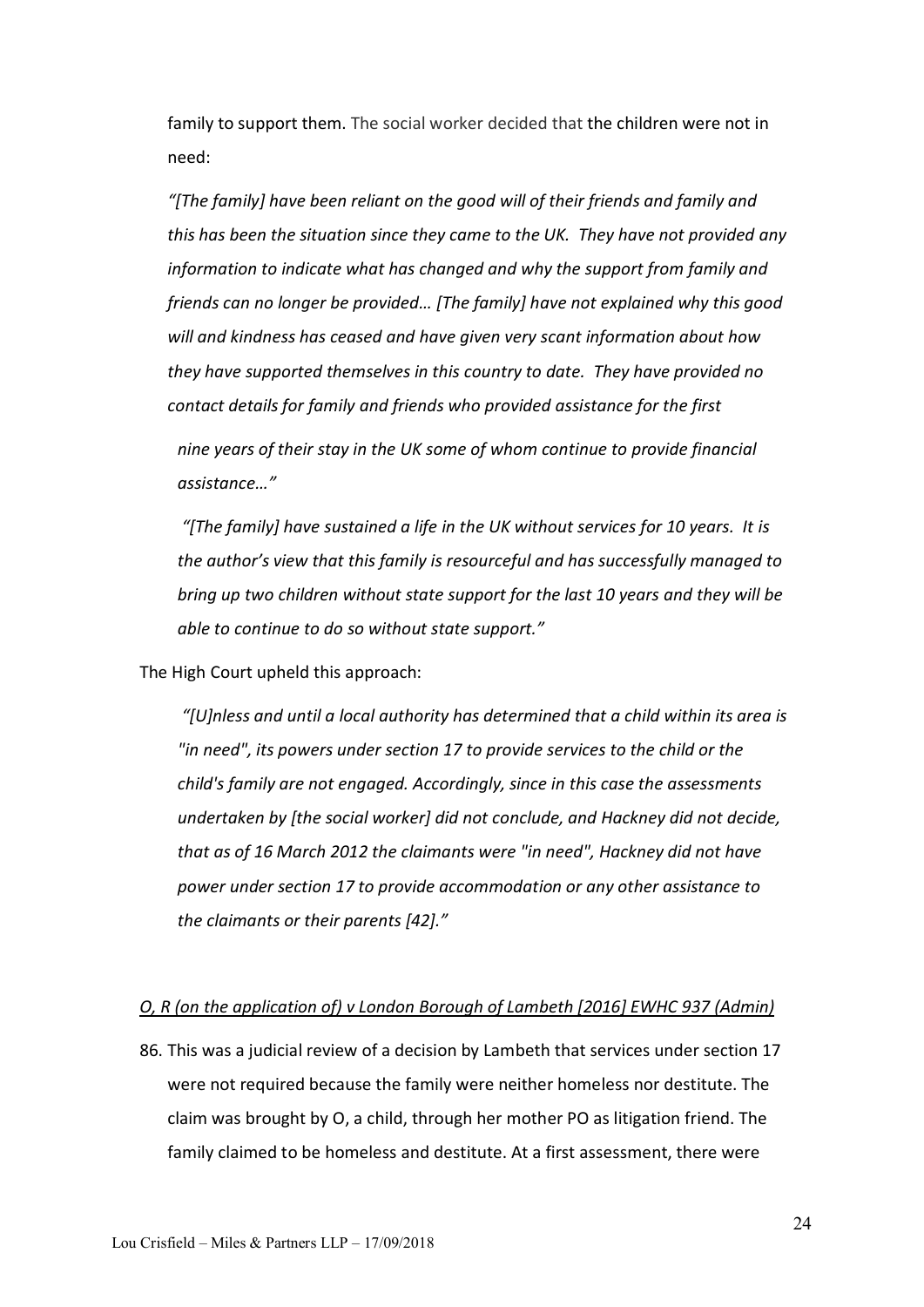unexplained payments into PO's account totalling about £9000 in the last year, from 'Eze CC'. In addition, Ms J, with whom they were staying, was claiming child benefit and child tax credit for O.

On a second assessment, four months later, PO presented bank statements showing no income after the first assessment. The assessing officer concluded that PO was likely to be still receiving the funds. During enquiries, PO had given inconsistent answers to questions about sources of income and had lied about having worked (in breach of her leave conditions). Contacts that were given to the Local Authority did not co-operate with enquiries or failed to provide full answers to questions put to them.

- 87. The Court found that it was reasonable to infer that PO was not destitute, given that the visible payments ceased after the first negative decision and there was no satisfactory explanation of that. The Court also found it was reasonable to infer that "*O and PO did not require accommodation because … PO had access to a more extensive network of support available to her than she was prepared to disclose in the assessment and that people in that network could continue to accommodate her."*
- 88. On the extent and duty for the Council to make enquiries, the court said:

*"Whether or not a child is 'in need' for these purposes is a question for the judgement and discretion of the local authority, and appropriate respect should be given to the judgements of social workers, who have a difficult job….[17]*

*…An applicant parent who is seeking to persuade a local authority that they and their child are destitute or homeless, so as to trigger the local authority's duties of consideration under section 17 Children Act 1989 is seeking a publicly funded benefit, to which they would not otherwise be entitled, which diverts those scarce funds from other Claimants. Even the process of assessment is a call on scarce public funds. It therefore*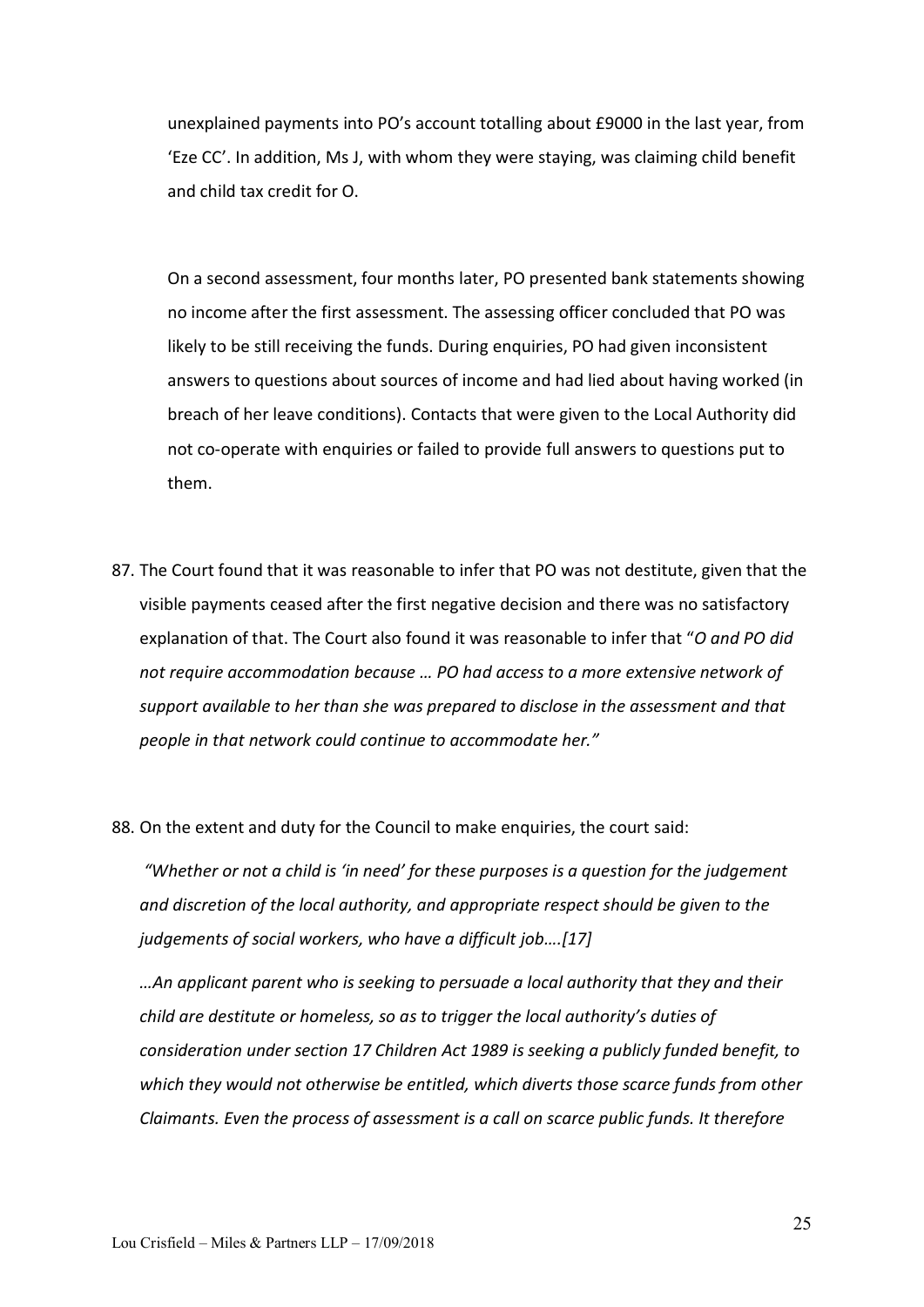*behoves such an applicant to give as much information as possible to assist the decisionmaker in forming a conclusion on whether or not they are destitute [18].*

89. A Local Authority however, cannot assume resources are available where there is no evidence of prior support or of an applicant withholding information. See *R(N) v Greenwich LBC High Court QBD 25 May 2016.*

### **APPLICATIONS TO LIFT NO RECOURSE TO PUBLIC FUNDS PROVISIONS**

- 90. Where your client has leave to remain which is subject to a no recourse to public funds provision, it is possible to apply to have the provision lifted. The test that your client needs to meet is the standard destitution test described above.
- 91. There is a standard application form and your client will need to append documentary proof of their destitution and their circumstances. Where a client is already receiving support from a Local Authority under s17, it will be relatively easy to prove destitution so long as the Local Authority agree to confirm that they have found the family to be destitute. Advising about and completing the form is immigration advice regulated by the OISC.
- 92. The success rate for applications to remove the NRPF restriction is high the Children's Society suggests around 1/3 of applications are successful, although the rate is higher in cases where it has supported the parent. The applications are typically processed in around 3 months. It is well worth encouraging families to make this application and there may be agencies or voluntary organisations able to support people to do this.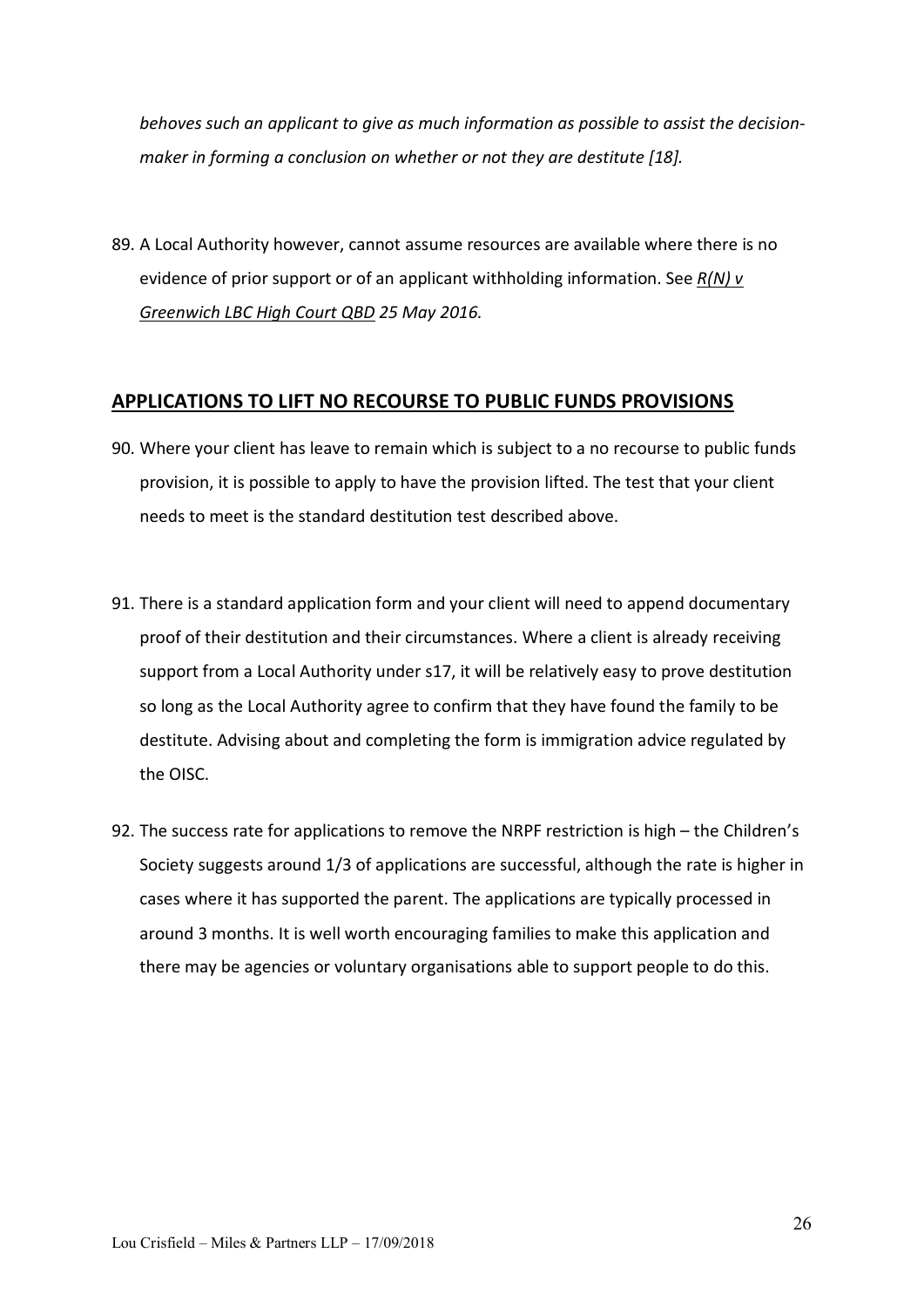## **S20 CHILDREN ACT 1989**

#### **20 Provision of accommodation for children: general.**

- 1. (1)Every local authority shall provide accommodation for any child in need within their area who appears to them to require accommodation as a result of—
	- (a) there being no person who has parental responsibility for him;

(b) his being lost or having been abandoned; or

(c) the person who has been caring for him being prevented (whether or not permanently, and for whatever reason) from providing him with suitable accommodation or care…

(6) Before providing accommodation under this section, a local authority shall, so far as is reasonably practicable and consistent with the child's welfare—

(a) ascertain the child's wishes and feelings regarding the provision of accommodation; and

(b) give due consideration (having regard to his age and understanding) to such wishes and feelings of the child as they have been able to ascertain.

- 2. S20 support is not subject to Schedule 3 and so it is available regardless of immigration status, so long as the child is in need and s/he is homeless because there is no one available to look after him or her.
- 3. Until the case of *R(G) v Southwark LBC [2009]* UKHL 26, many social services authorities routinely insisted that unaccompanied minors in their care were being assisted under s17 Children Act 1989 in order to avoid the more onerous duties under s20 and the leaving care duties that would follow. The case of G put a stop to this. It made it absolutely clear that an unaccompanied minor seeking support under the Children Act 1989 should be supported under s20 of that Act.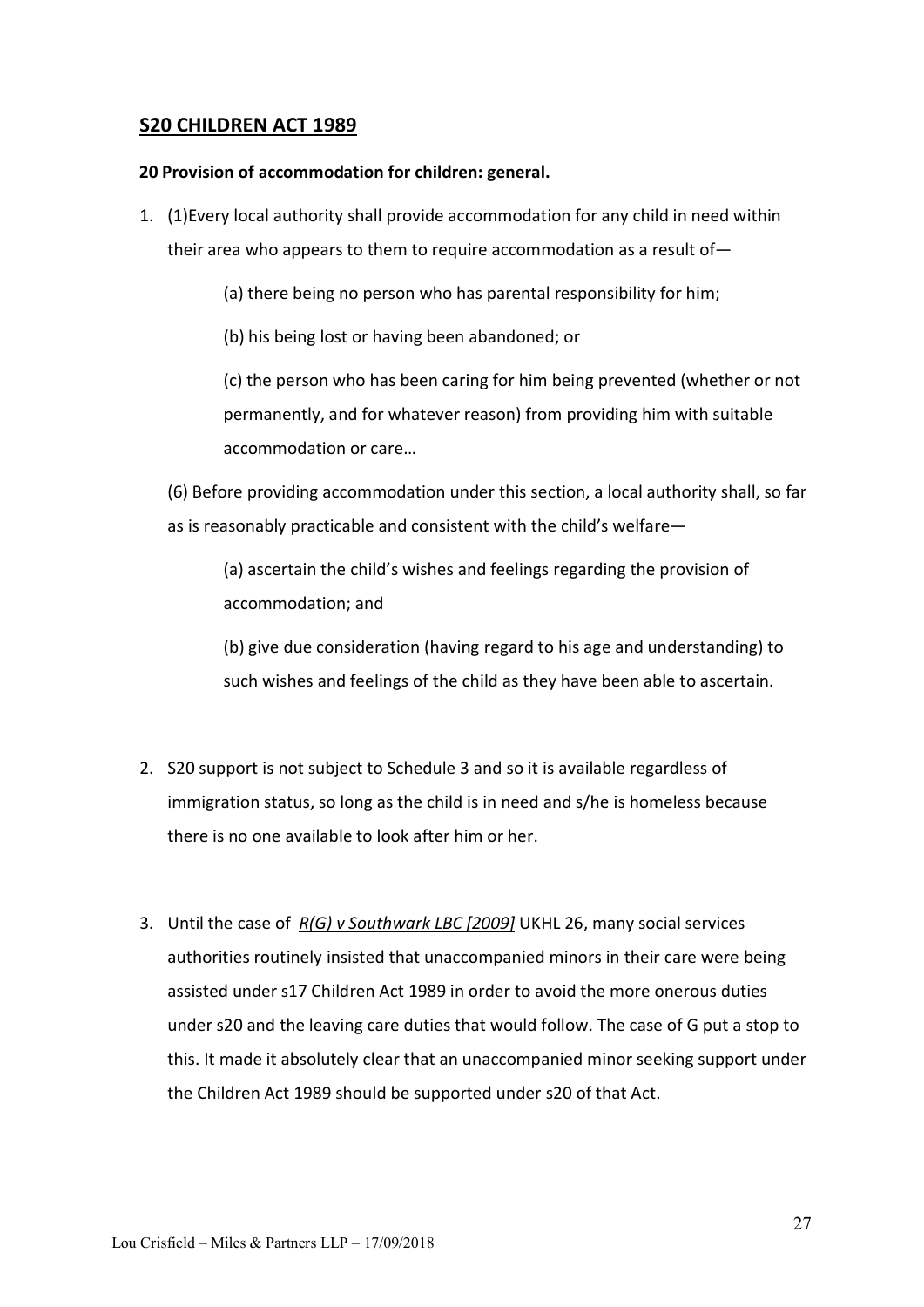- 4. S20 accommodation "trumps" the duties under Part VII Housing Act 1996 and so social services cannot lawfully fulfil their duties by referring a child to the housing department<sup>4</sup>.
- 5. There is (very helpful) statutory guidance on the procedure to follow where a 16 or 17 year old child is homeless: "*Prevention of homelessness and provision of accommodation for 16 and 17 year old young people who may be homeless and/or require accommodation*" (originally published in 2010 but updated in 2018).
- 6. This guidance sets out how an application to either a social services department or a housing options centre should be dealt with in order to ensure that the child is a) not shunted between services , b) provided with interim accommodation without delay and c) provided with a joint assessment.
- 7. If a Local Authority accepts a young person to be a child in need and agrees that they are owed accommodation duties under s20, the young person will become a "**looked after child**".
- 8. There are substantial benefits to being accommodated under s20 rather than under Part VII including:
	- a) There is no intentional homeless test so, for example, a young person who has been kicked out of home for anti social behaviour is entitled to assistance
	- b) The young person will be supported financially by social services. There is no need to claim Housing Benefit / Universal Credit / Income Support/JSA until the young person is 18 years old.

<sup>&</sup>lt;sup>4</sup> Note, however a 16 or 17 year old cannot be compelled to accept s20 support and may elect to apply instead for Part VII Housing assistance.